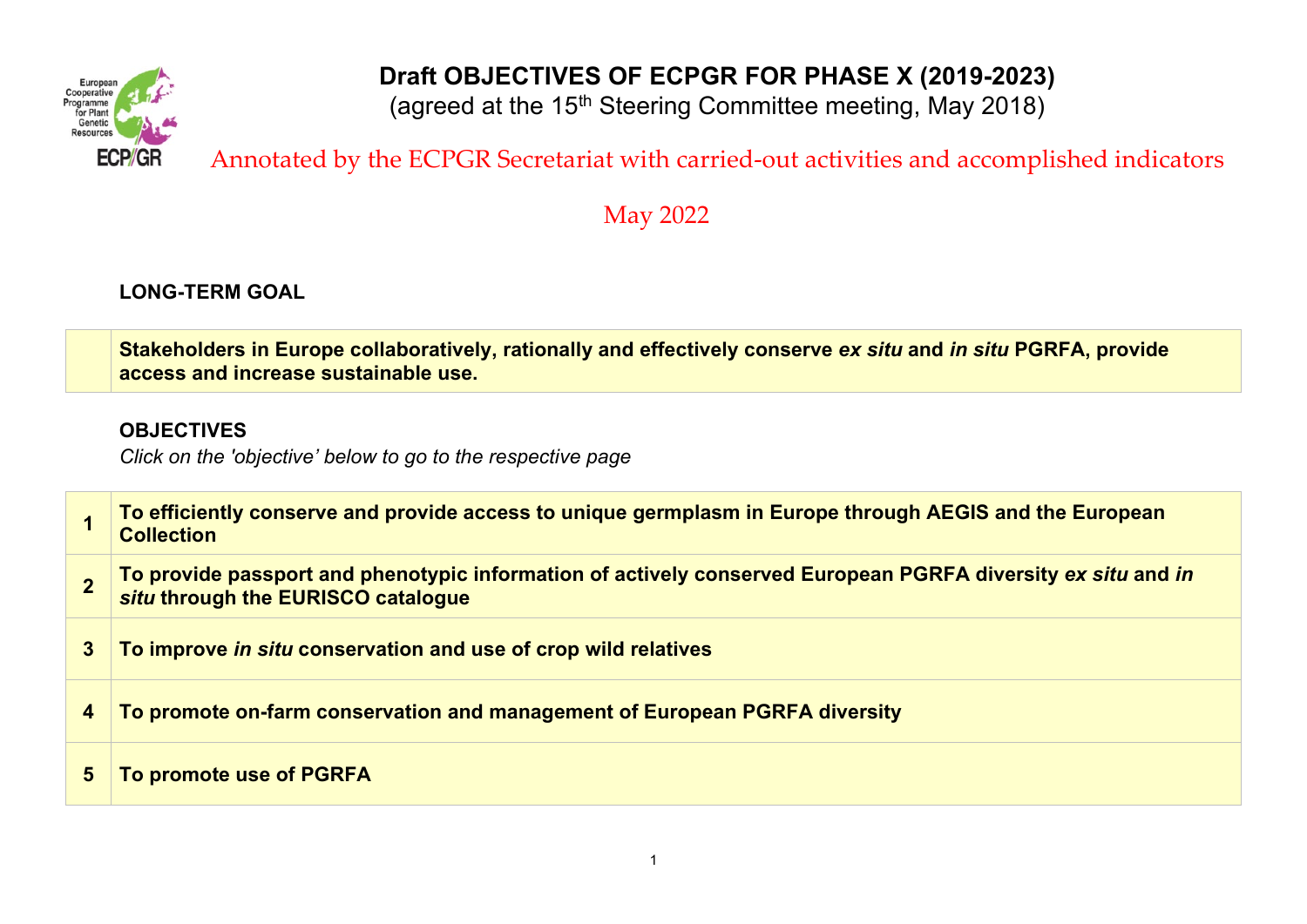## <span id="page-1-0"></span>**OBJECTIVE 1 AEGIS: the European Collection efficiently conserves and provides access to unique germplasm in Europe**

| <b>Outputs</b>                                                                        | <b>Activities</b>                                                                                                                                                                                                                                                               | <b>Responsibility</b>                                                   | <b>Indicators</b>                                                                                                                                                                                  | <b>Assumptions</b>                                                                                                                                                                                                                           |
|---------------------------------------------------------------------------------------|---------------------------------------------------------------------------------------------------------------------------------------------------------------------------------------------------------------------------------------------------------------------------------|-------------------------------------------------------------------------|----------------------------------------------------------------------------------------------------------------------------------------------------------------------------------------------------|----------------------------------------------------------------------------------------------------------------------------------------------------------------------------------------------------------------------------------------------|
| 1.1<br>New membership<br>agreements &<br><b>Associate Member</b><br>Agreements signed | 1.1.1<br>Continue discussions with<br><b>ECPGR</b> members on<br>AEGIS membership and<br>Associate Membership<br>Discussion was continued<br>with France and Spain; France<br>produced a draft Letter of<br>Intent, currently in circulation<br>at internal (ministerial) level | 1.1.1<br><b>National Coordinators</b><br>with support of<br>Secretariat | 1.1.1.1<br>Number of Membership<br>Agreements<br>One new agreement<br>(Serbia); Total 35<br>1.1.1.2<br><b>Number of Associate</b><br><b>Member Agreements</b><br>Three new agreements;<br>Total 68 | - Funds for<br>conservation and<br>the promotion of<br>utilization, and<br>qualified personnel<br>are available at the<br>national level (see<br>also outputs 1.5 /<br>(1.6)<br>- ECPGR member<br>countries share the<br><b>AEGIS vision</b> |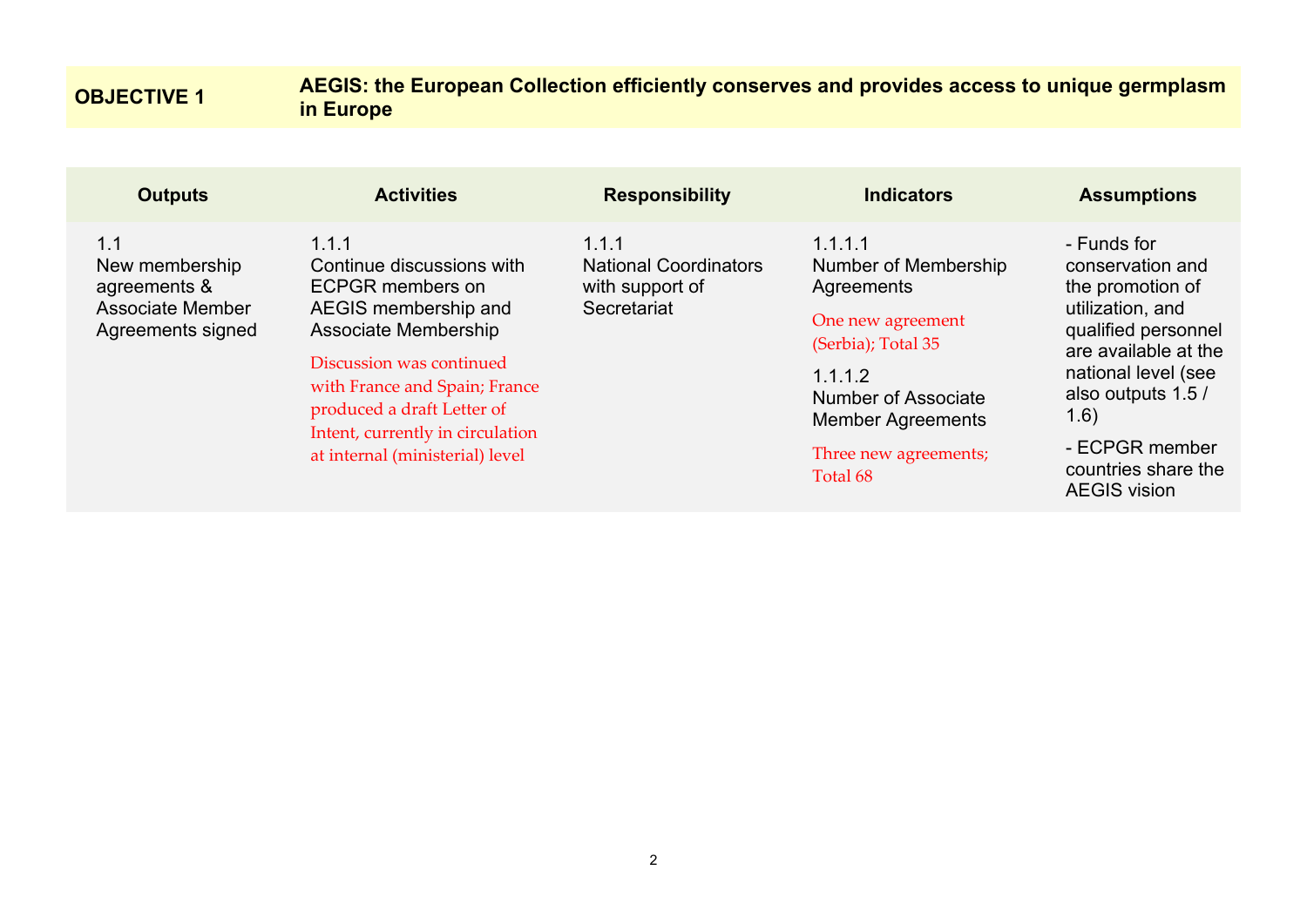| <b>Activities</b>                                                                                                                                                                                                                                                                                                                                                                                                                                            | <b>Responsibility</b>                                             | <b>Indicators</b>                                                                                                                  | <b>Assumptions</b> |
|--------------------------------------------------------------------------------------------------------------------------------------------------------------------------------------------------------------------------------------------------------------------------------------------------------------------------------------------------------------------------------------------------------------------------------------------------------------|-------------------------------------------------------------------|------------------------------------------------------------------------------------------------------------------------------------|--------------------|
| 1.2.1<br>Identification of new<br>European Accessions for<br>inclusion into AEGIS                                                                                                                                                                                                                                                                                                                                                                            | 1.2.1<br><b>Associate Members</b><br>and National<br>Coordinators | 1.2.1.1<br>Number of new<br>accessions flagged as<br>part of AEGIS                                                                 |                    |
| Task included in the following<br><b>Grant Scheme Activities of</b>                                                                                                                                                                                                                                                                                                                                                                                          |                                                                   | 23,137 new accessions; Total<br>70,186 (+49%)                                                                                      |                    |
| Phase X and ongoing of Phase<br>IX:<br><b>AEG-VIT-IS: 75 Vitis</b><br>candidates identified<br>EUBRASWILD: ongoing<br>۰<br><b>CUCURBITLOCAL:</b><br>$\bullet$<br>ongoing<br><b>EUROPE.BERRIES:</b><br>$\bullet$<br>ongoing<br>Bidifferent: ongoing<br>$\bullet$<br>ImprovLoliumCol:<br>$\bullet$<br>ongoing<br><b>EUGrainLeg:</b> final report<br>$\bullet$<br>pending<br><b>EUROMAPCOLLECTION:</b><br>$\bullet$<br>241 accessions proposed<br>for inclusion |                                                                   | 1.2.1.2<br>Percentage of the<br>national collection<br>analysed for eligible<br>accessions to be included<br>into AEGIS<br>unknown |                    |
|                                                                                                                                                                                                                                                                                                                                                                                                                                                              |                                                                   |                                                                                                                                    |                    |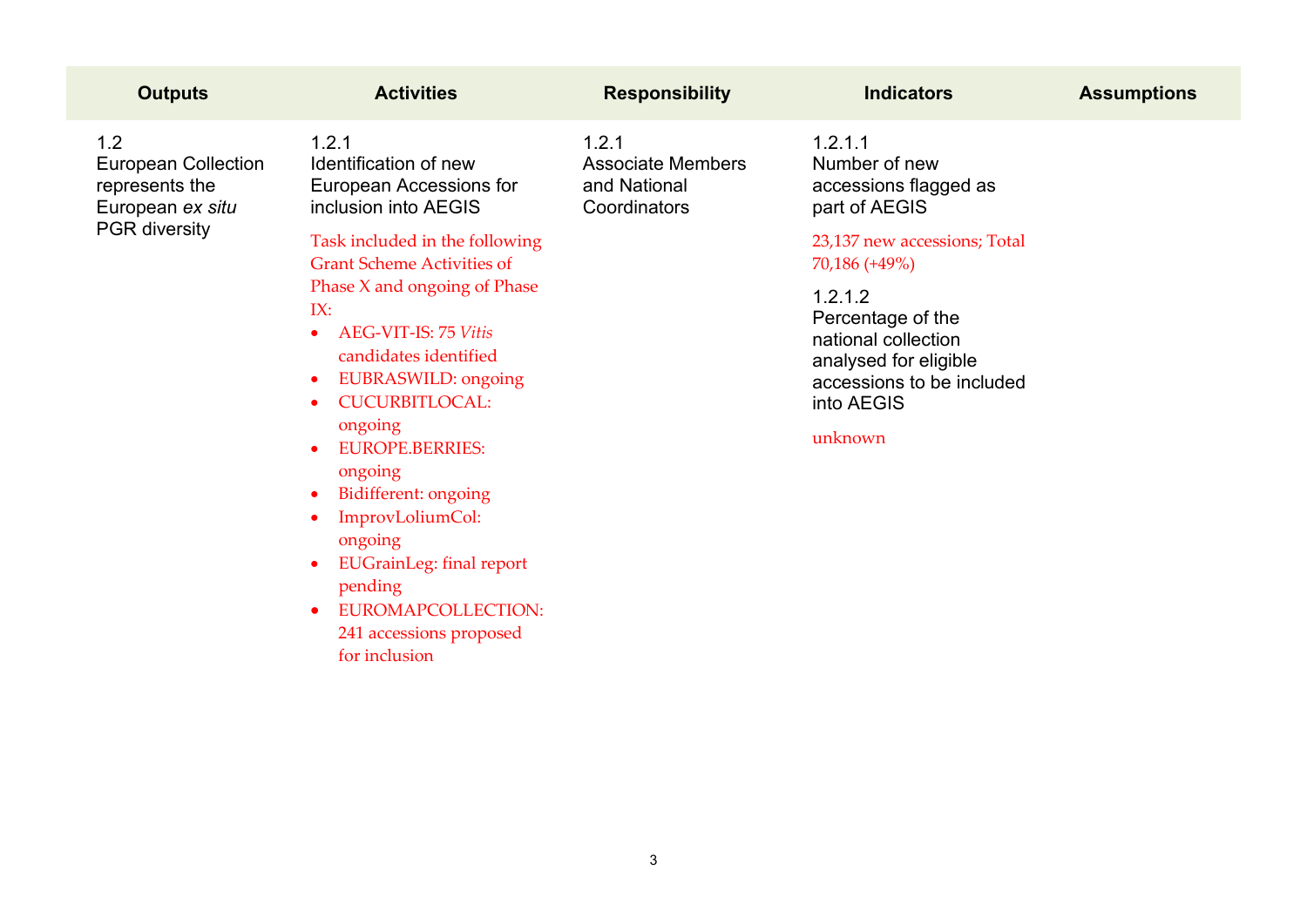1.2.2 Verification of the European Collection by crops in terms of representation of the *ex situ* PGR diversity

Partially carried out through the Grant Scheme, as per indicators, summarizing Phase IX actions

122 Respective Crop Working Groups

1.2.2.1 Number of recommendations made by WGs to improve representation

1) *Allium* (potato onion) [SafeAlliDiv]

2) Barley [Barley C&E data and HordEva]

3) *Beta* (*Patellifolia*) [GeDiPa]

4) *Brassica* (*B. oleracea* and wild brassica) [CochevaBras]

5) Forages (*Lolium* and others) [ImprovLoliumColl; ForageDataAccess and Forages 2020]

6) Grain legumes (*Lathyrus*) – pending [EUGrainLeg]

7) Leafy vegetables (*Lactuca* Crop Wild Relatives) [CCLeafy]

8) *Prunus* (Cherry) [*Prunus* alignment] [EU.Cherry]

9) Wheat (wheat and rye) [TRISECA] [TRAID]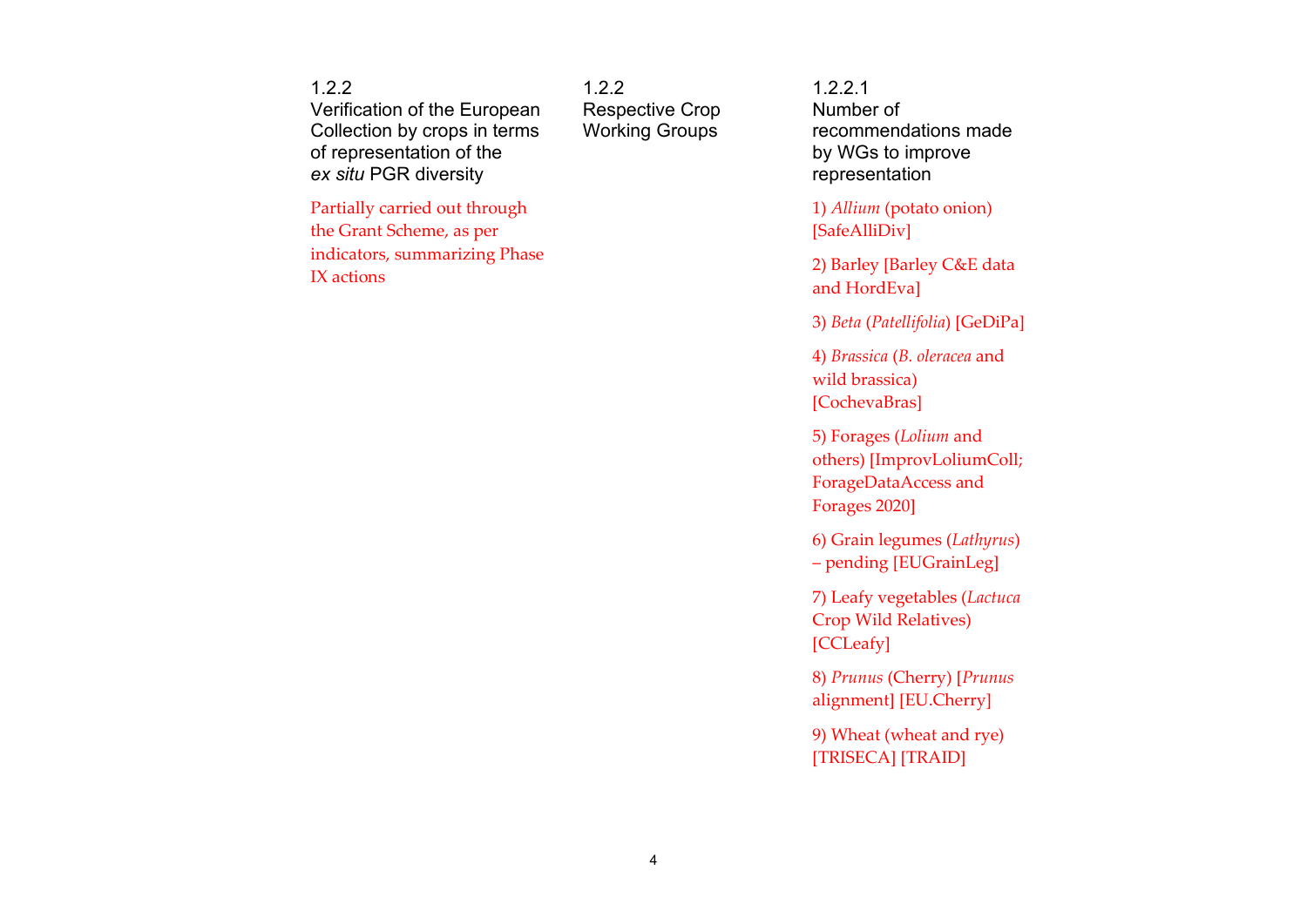| <b>Outputs</b>                                                                                                  | <b>Activities</b>                                                                                                                                                            | <b>Responsibility</b>                                                        | <b>Indicators</b>                                                                                                                                                                                                                               | <b>Assumptions</b> |
|-----------------------------------------------------------------------------------------------------------------|------------------------------------------------------------------------------------------------------------------------------------------------------------------------------|------------------------------------------------------------------------------|-------------------------------------------------------------------------------------------------------------------------------------------------------------------------------------------------------------------------------------------------|--------------------|
| 1.3<br>European<br>Accessions properly<br>maintained                                                            | 1.3.1<br><b>Maintenance of AEGIS</b><br>accessions in good viability<br>condition through<br>multiplication and safety-<br>duplication<br>unknown                            | 1.3.1<br><b>Respective Associate</b><br><b>Members</b>                       | 1.3.1.1<br><b>Number of AEGIS</b><br>accessions<br>multiplied/rejuvenated<br>and safety-duplicated<br>unknown<br>1.3.1.2<br>Percentage of AEGIS<br>accessions not requiring<br>multiplication/rejuvenation<br>and safety-duplication<br>unknown |                    |
| 1.4<br><b>Issues limiting</b><br>access to material<br>explored and<br>addressed (e.g.<br>phytosanitary issues) | 1.4.1<br>Survey of issues impacting<br>on the possibility to access<br>material<br>For phytosanitary issues,<br>workshop held in 2021 as part<br>of GenRes Bridge            | 1.4.1<br><b>Relevant WG</b><br>members and AEGIS<br><b>Associate Members</b> | 1.4.1.1<br>Published survey results<br>Phytosanitary workshop<br>(here)<br><b>Related webinars</b><br>published (here)                                                                                                                          |                    |
|                                                                                                                 | 1.4.2<br>Investigate ways to improve<br>access to material subject<br>to identified issues<br>For phytosanitary issues,<br>workshop held in 2021 as part<br>of GenRes Bridge | 1.4.2<br><b>Relevant WG</b><br>members and AEGIS<br><b>Associate Members</b> | 1.4.2.1<br>Published<br>recommendations for<br>solutions<br>Phytosanitary workshop<br>(here)                                                                                                                                                    |                    |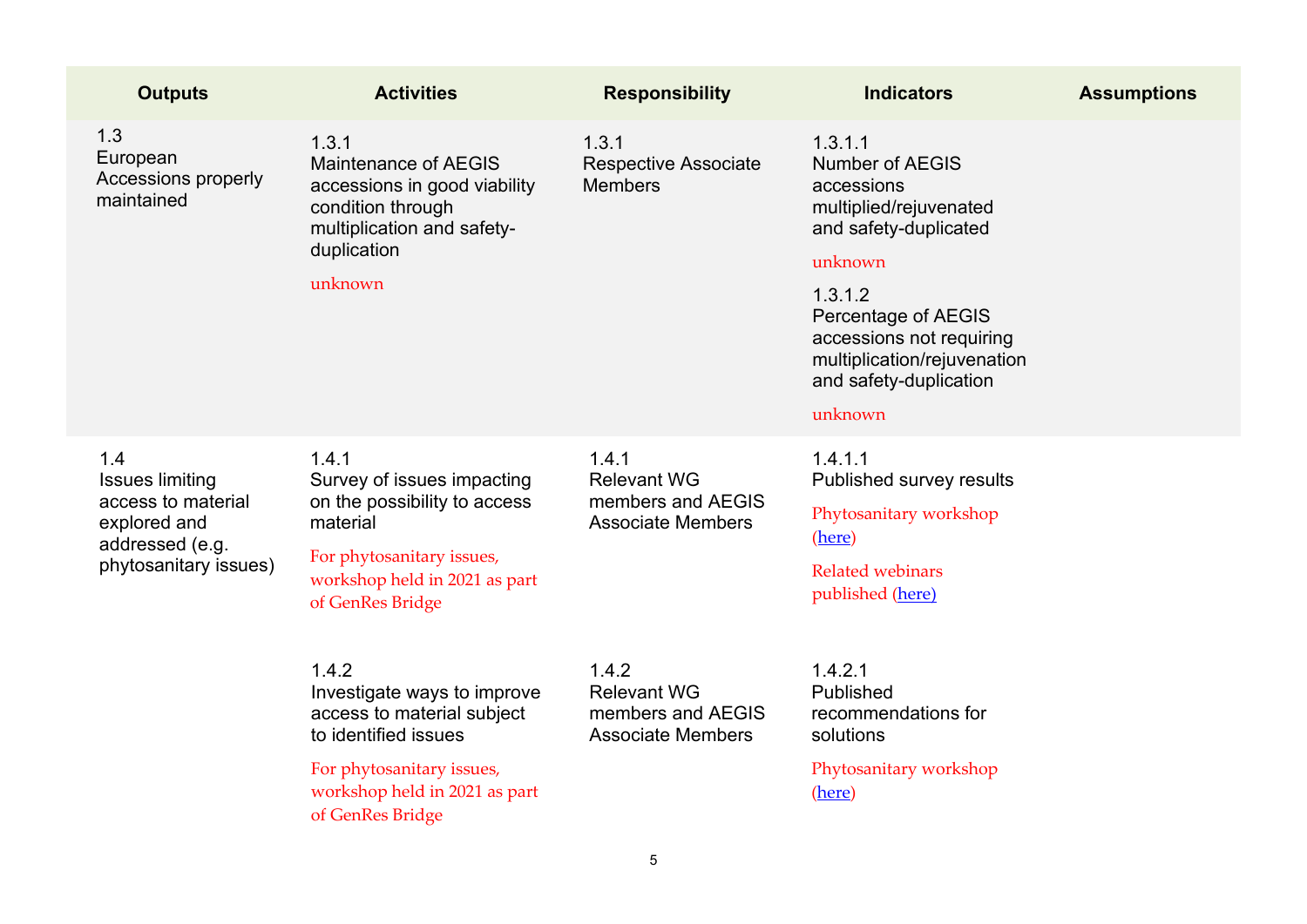| <b>Outputs</b>                                                                    | <b>Activities</b>                                                                                                                                                                                                                                      | <b>Responsibility</b>                                | <b>Indicators</b>                                                                                                                                                          | <b>Assumptions</b> |
|-----------------------------------------------------------------------------------|--------------------------------------------------------------------------------------------------------------------------------------------------------------------------------------------------------------------------------------------------------|------------------------------------------------------|----------------------------------------------------------------------------------------------------------------------------------------------------------------------------|--------------------|
| 1.5<br>Options and<br>opportunities for a<br>cryopreservation<br>network explored | 1.5.1<br>Organize a meeting to<br>identify cryopreservation<br>needs and aims and<br>consider setting up a<br>dedicated network<br>Part of the plans of the new<br><b>Cryopreservation WG</b>                                                          | 1.5.1<br><b>Relevant WG</b><br>members; Secretariat  | 1.5.1<br>Recommendations<br>published; Framework for<br>a cryopreservation<br>network defined<br>1.5.2<br>Number of vegetatively<br>propagated accessions<br>cryopreserved |                    |
| 1.6<br><b>AEGIS Quality</b><br>System (AQUAS)<br>operational                      | 1.6.1<br>Transparency: preparation<br>and online provision of<br>genebank manuals<br>Two new manuals were<br>prepared in Phase X (JKI,<br>Siebeldingen, Germany and<br>SVGB, Suceava, Romania) and<br>one was updated (CRI,<br>Prague, Czech Republic) | 1.6.1<br><b>Associate Members</b><br>and Secretariat | 1.6.1.1<br>Number of online<br>genebank manuals<br>Eleven genebank manuals<br>are published on the <b>AEGIS</b><br>website                                                 |                    |
|                                                                                   | 1.6.2<br>Standards: agree on crop-<br>specific genebank<br>standards<br>One new standard was in<br>preparation in Phase X<br>(Berries)                                                                                                                 | 1.6.2<br>Crop WGs                                    | 1.6.2.1<br>Number of new or<br>updated crop-specific<br>standards<br>Crop-specific standards<br>have been published by<br>nine Working Groups                              |                    |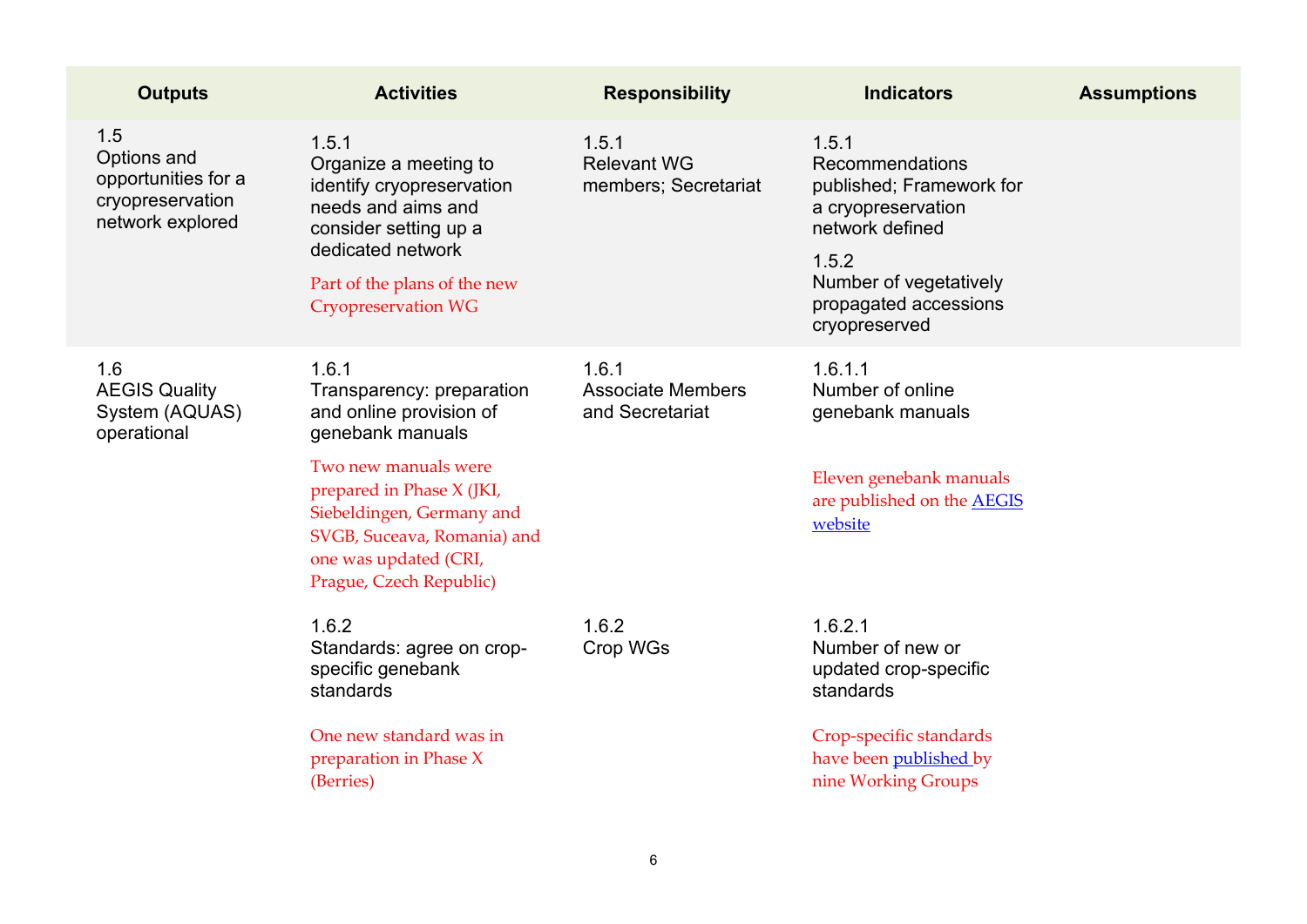| <b>Outputs</b>                                                                           | <b>Activities</b>                                                                                                                                                                                                                                                                                                                 | <b>Responsibility</b>                                                     | <b>Indicators</b>                                                                                                                                                   | <b>Assumptions</b>                                                                                            |
|------------------------------------------------------------------------------------------|-----------------------------------------------------------------------------------------------------------------------------------------------------------------------------------------------------------------------------------------------------------------------------------------------------------------------------------|---------------------------------------------------------------------------|---------------------------------------------------------------------------------------------------------------------------------------------------------------------|---------------------------------------------------------------------------------------------------------------|
| 1.7<br>Capacity building<br>schemes for<br><b>Associate Members</b><br>(AMs) operational | 1.7.1<br>Identify capacity building<br>needs, including training of<br>AMs (continuing activity)<br>No specific action has been<br>organized, but various<br>training courses are organized<br>as part of the AEGIS project,<br>to train in efficient data<br>curation, data mining, digital<br>genebank and genebank<br>genomics | 1.7.1 Associate<br>Members; National<br>Coordinators; WGs;<br>Secretariat | 1.7.1.1<br>Number of AMs needs<br>identified<br>1) multiplication of soybean<br>accessions in the Bulgarian<br>genebank                                             | Capacity for<br>conservation and<br>the promotion of<br>utilization are<br>available at the<br>national level |
| 1.8<br>Funds mobilized to<br>help Associate<br>Members to<br>implement AQUAS             | 1.8.1<br>Undertake fundraising<br>among potential donors to<br>improve Associate<br>Members capacities<br>This specific fundraising was<br>not undertaken by the<br>Secretariat                                                                                                                                                   | 1.8.1 National<br>Coordinators; ExCo;<br>Secretariat                      | 1.8.1.1<br>Volume of dedicated<br>grants available for<br>capacity development of<br><b>Associate Members</b><br>none at ECPGR level -<br>Unknown at national level |                                                                                                               |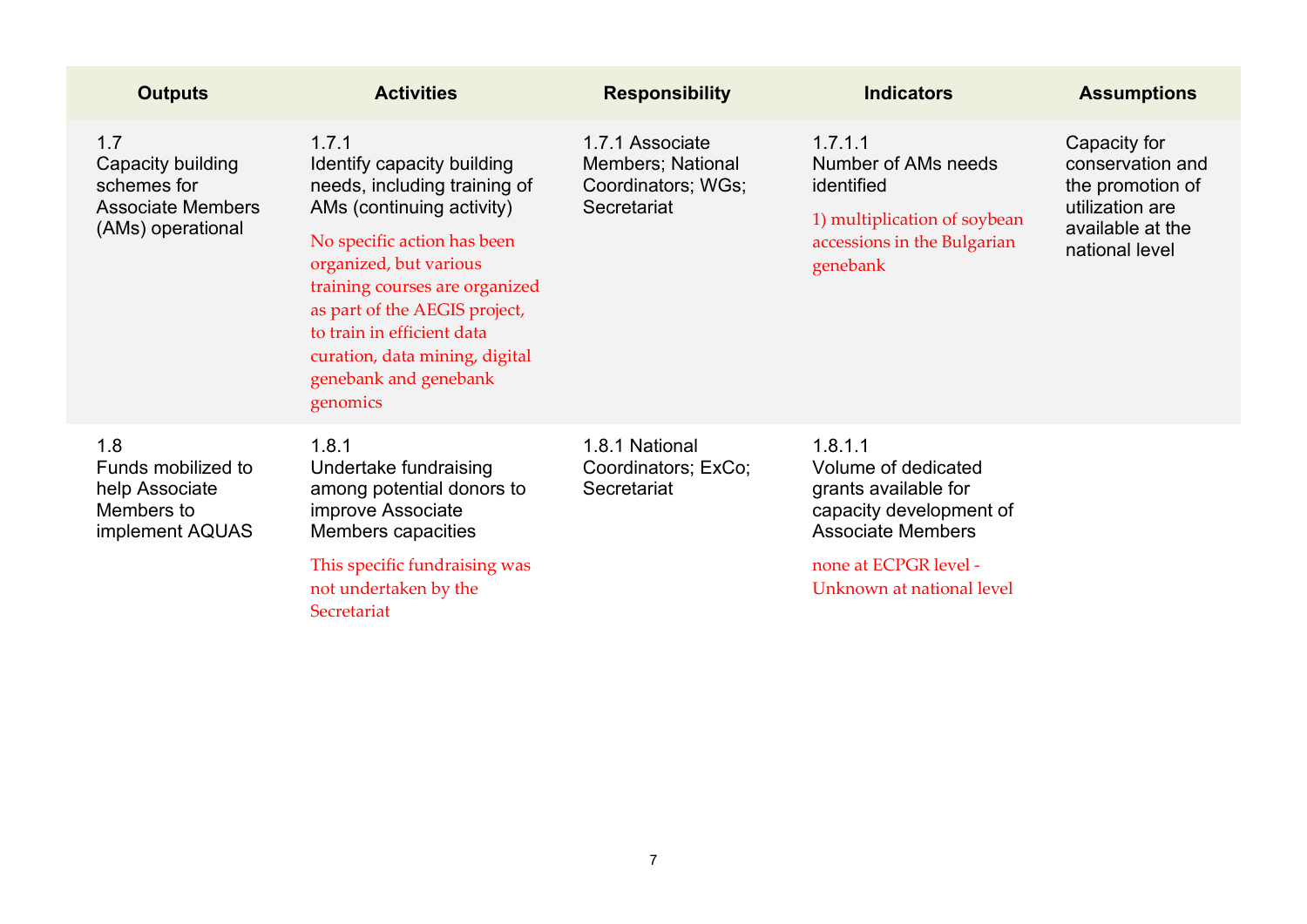| <b>Outputs</b> | <b>Activities</b>                                                                                                                                                                                                               | <b>Responsibility</b>                                                                          | <b>Indicators</b>                                                                                                                                                                                                                                             | <b>Assumptions</b> |
|----------------|---------------------------------------------------------------------------------------------------------------------------------------------------------------------------------------------------------------------------------|------------------------------------------------------------------------------------------------|---------------------------------------------------------------------------------------------------------------------------------------------------------------------------------------------------------------------------------------------------------------|--------------------|
|                | 1.8.2<br><b>ECPGR-mediated</b><br>characterization, evaluation<br>and/or<br>phenotyping/genotyping of<br><b>AEGIS accessions</b><br>Characterization, evaluation<br>and phenotyping take place as<br>part of the EVA activities | 1.8.2<br><b>Associate Members;</b><br><b>National Coordinators;</b><br><b>WGs; Secretariat</b> | 1.8.2.1<br><b>Number of AEGIS</b><br>accessions<br>characterized/evaluated<br>via ECPGR<br>In total, 14,480 AEGIS<br>accessions have C&E data<br>in EURISCO.<br>At least 749 AEGIS<br>accessions are being<br>characterized through the<br><b>EVA Network</b> |                    |
|                | 1.8.3<br><b>ECPGR-mediated</b><br>regeneration of AEGIS<br>accessions                                                                                                                                                           | 1.8.3<br><b>Associate Members:</b><br><b>National Coordinators;</b><br>WGs; Secretariat        | 1.8.3.1<br>Number of AEGIS<br>accessions regenerated<br>via ECPGR                                                                                                                                                                                             |                    |
|                | Multiplication takes place as<br>part of EVA activities (as<br><b>Single Seed Descent lines)</b>                                                                                                                                |                                                                                                | At least 749 AEGIS<br>accessions multiplied (as<br><b>Single Seed Descent lines)</b>                                                                                                                                                                          |                    |
|                | 1.8.4<br><b>ECPGR-mediated safety</b><br>duplication of AEGIS<br>accessions                                                                                                                                                     | 1.8.4<br><b>Associate Members;</b><br><b>National Coordinators;</b><br>WGs; Secretariat        | 1.8.4.1<br><b>Number of AEGIS</b><br>accessions safety<br>duplicated via ECPGR                                                                                                                                                                                |                    |
|                | No activity                                                                                                                                                                                                                     |                                                                                                | None under formal safety-<br>duplication arrangement                                                                                                                                                                                                          |                    |
|                |                                                                                                                                                                                                                                 |                                                                                                |                                                                                                                                                                                                                                                               |                    |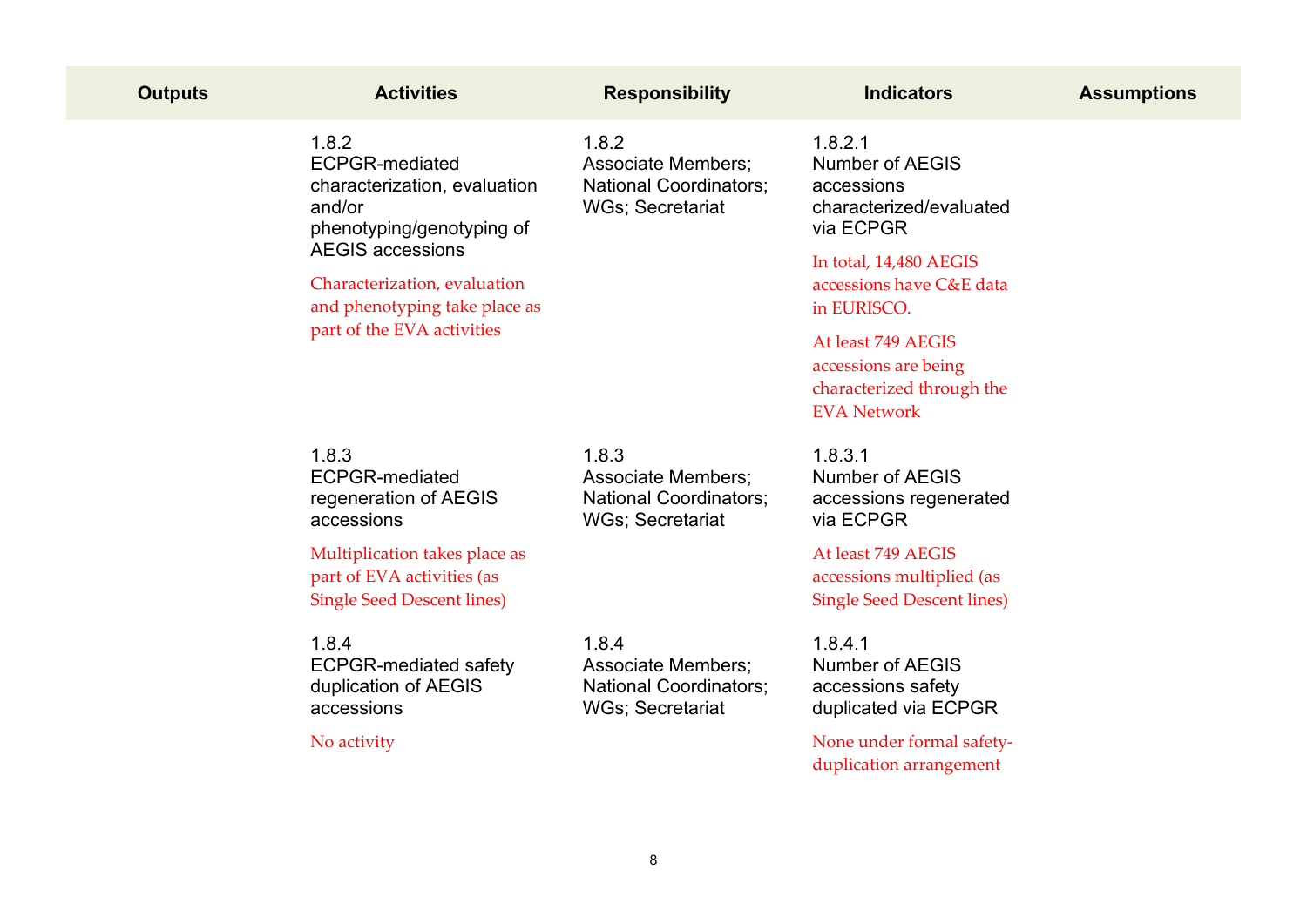| <b>Outputs</b>                                           | <b>Activities</b>                                                                                                                                                                                            | <b>Responsibility</b>                                                     | <b>Indicators</b>                                                                                                                                                                                                                                                                                                                                                                                    | <b>Assumptions</b> |
|----------------------------------------------------------|--------------------------------------------------------------------------------------------------------------------------------------------------------------------------------------------------------------|---------------------------------------------------------------------------|------------------------------------------------------------------------------------------------------------------------------------------------------------------------------------------------------------------------------------------------------------------------------------------------------------------------------------------------------------------------------------------------------|--------------------|
| 1.9<br><b>Visibility of AEGIS</b><br>accessions improved | 1.9.1<br>Increase visibility of AEGIS<br>accessions available under<br>the terms and conditions of<br>the International Treaty<br>AEGIS website provides the<br>list and examples of available<br>accessions | 1.9.1<br><b>Associate Members;</b><br>Secretariat                         | 1.9.1.1<br><b>Number of AEGIS</b><br>accessions and samples<br>provided to users<br>At least 749 AEGIS<br>accessions provided to EVA<br><b>Networks</b><br>1.9.1.2<br>Percentage of AEGIS<br>accessions provided to<br>users compared to the<br>total number of AEGIS<br>accessions<br>unknown<br>1.9.2.1<br><b>Number of AEGIS</b><br>accessions and samples<br>to different categories of<br>users |                    |
| 1.10<br><b>AEGIS</b> system<br>evaluated                 | 1.10.1<br>Develop a questionnaire<br>together with users for<br>feedback from users<br>Not developed                                                                                                         | 1.10.1<br>Secretariat; users;<br><b>AEGIS Associate</b><br><b>Members</b> | 1.10.1.1<br>Number of filled-in<br>questionnaires received<br>N/A                                                                                                                                                                                                                                                                                                                                    |                    |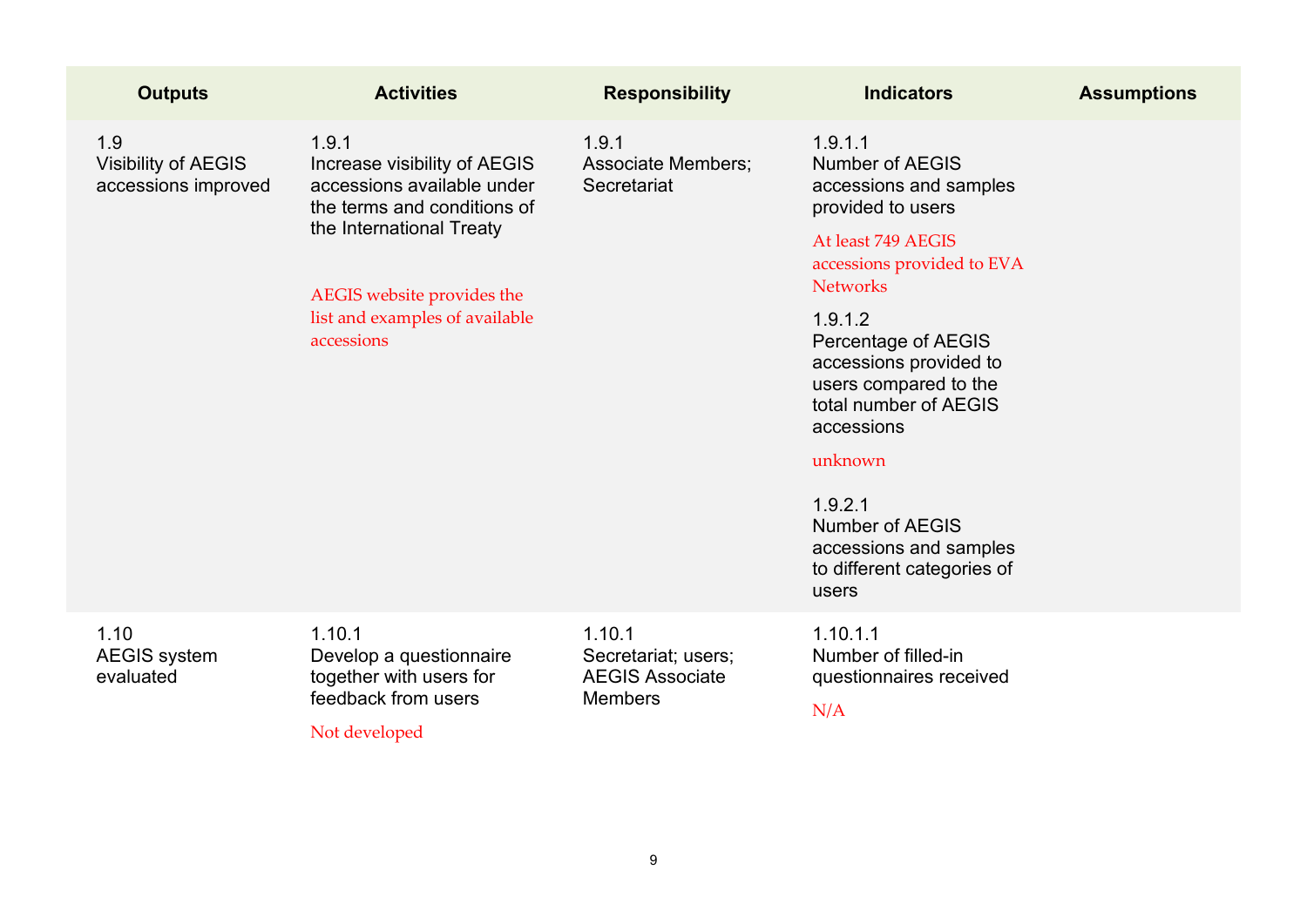| <b>Outputs</b>                                                              | <b>Activities</b>                                                                                                                                                                                                                        | <b>Responsibility</b>                                                                          | <b>Indicators</b>                                                                                                                  | <b>Assumptions</b>                                                                                          |
|-----------------------------------------------------------------------------|------------------------------------------------------------------------------------------------------------------------------------------------------------------------------------------------------------------------------------------|------------------------------------------------------------------------------------------------|------------------------------------------------------------------------------------------------------------------------------------|-------------------------------------------------------------------------------------------------------------|
|                                                                             | 1.10.2<br>Evaluate results of the<br>questionnaire and develop<br>recommendations for<br>improvement<br>N/A                                                                                                                              | 1.10.2<br>Secretariat; users;<br><b>Associate Members</b>                                      | 1.10.2.1<br>Results of the<br>questionnaire and<br>recommendations<br>published<br>N/A                                             |                                                                                                             |
| 1.11<br>System of genebank<br>peer review<br>established and<br>functioning | 1.11.1<br>Set up system of mutual<br>peer review of ECPGR<br>national genebanks and<br><b>AEGIS Associate Members</b><br>Proof on concept tested within<br>the framework of GenRes<br>Bridge - Under further<br>development within AGENT | 1.11.1<br>ExCo, based on pilot<br>project led by CGN;<br>Secretariat; National<br>Coordinators | 1.11.1.1<br>Principles of the system<br>agreed and published<br>Proof of concept described<br>on the AEGIS AQUAS<br>website (here) | Consensus of<br>national<br>genebanks/AEGIS<br><b>Associate Members</b><br>to undergo mutual<br>peer review |
|                                                                             | 1.11.2<br><b>ECPGR-coordinated peer</b><br>reviews performed and<br>reported<br>See above                                                                                                                                                | 1.11.2<br>Secretariat; selected<br>peer reviewers                                              | 1.11.2.1<br>Number of peer-reviewed<br>genebanks<br>Three peer-reviewed and<br>other nine scheduled                                |                                                                                                             |
|                                                                             |                                                                                                                                                                                                                                          |                                                                                                |                                                                                                                                    |                                                                                                             |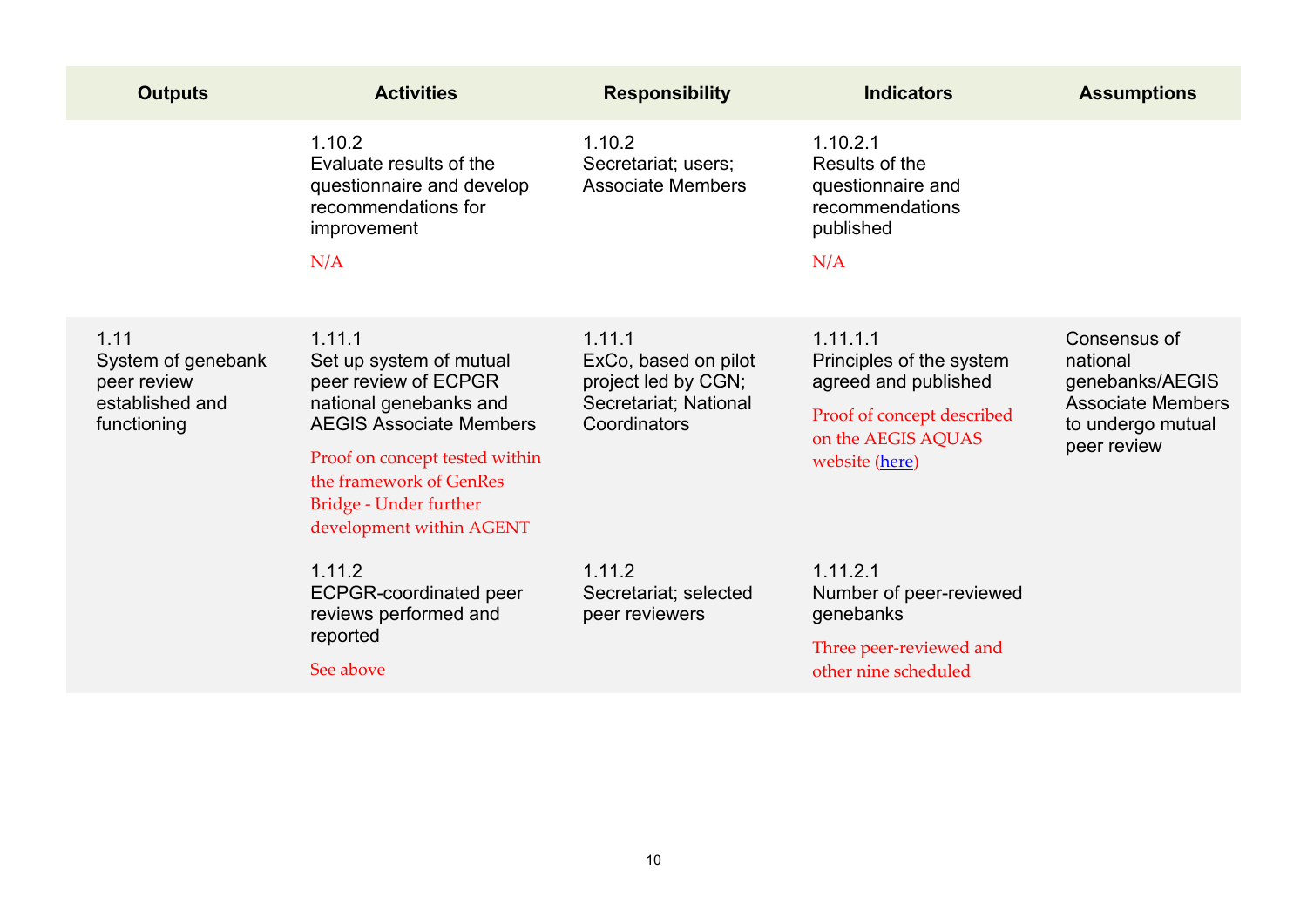| <b>Outputs</b>                                                                                                                                                                                                 | <b>Activities</b>                                                                                                                                                                                                                                                                | <b>Responsibility</b>                                                                                                                   | <b>Indicators</b>                                                                                                                                       | <b>Assumptions</b> |
|----------------------------------------------------------------------------------------------------------------------------------------------------------------------------------------------------------------|----------------------------------------------------------------------------------------------------------------------------------------------------------------------------------------------------------------------------------------------------------------------------------|-----------------------------------------------------------------------------------------------------------------------------------------|---------------------------------------------------------------------------------------------------------------------------------------------------------|--------------------|
| 1.12<br>Options for the<br>integration of in situ<br>and on-farm<br>conservation into<br>AEGIS explored and<br>AEGIS used as<br>European in situ and<br>on-farm conservation<br>official designation<br>system | 1.12.1<br><b>Wild Species Conservation</b><br>in Genetic Reserves WG-<br>mediated discussion and<br>recommendations<br>concerning integration<br>Guidelines for integrated in<br>situ and ex situ conservation of<br>plant genetic resources were<br>developed by Farmer's Pride | 1.12.1<br><b>Wild Species</b><br>Conservation in<br><b>Genetic Reserves WG</b><br>members, Secretariat<br>and Farmer's Pride<br>project | 1.12.1.1<br><b>Discussion Report and</b><br><b>Recommendations</b><br>published<br>Guidelines for integrated in<br>situ and ex situ PGR<br>conservation |                    |
|                                                                                                                                                                                                                | 1.12.2<br>On-farm Conservation and<br>Management WG-mediated<br>discussion and<br>recommendations<br>concerning integration<br>See 1.12.1                                                                                                                                        | 1.12.2<br><b>On-farm Conservation</b><br>and Management WG<br>members, Secretariat<br>and Farmer's Pride<br>project                     | 1.12.2.1<br><b>Discussion Report and</b><br><b>Recommendations</b><br>published<br>See 1.12.1.1                                                         |                    |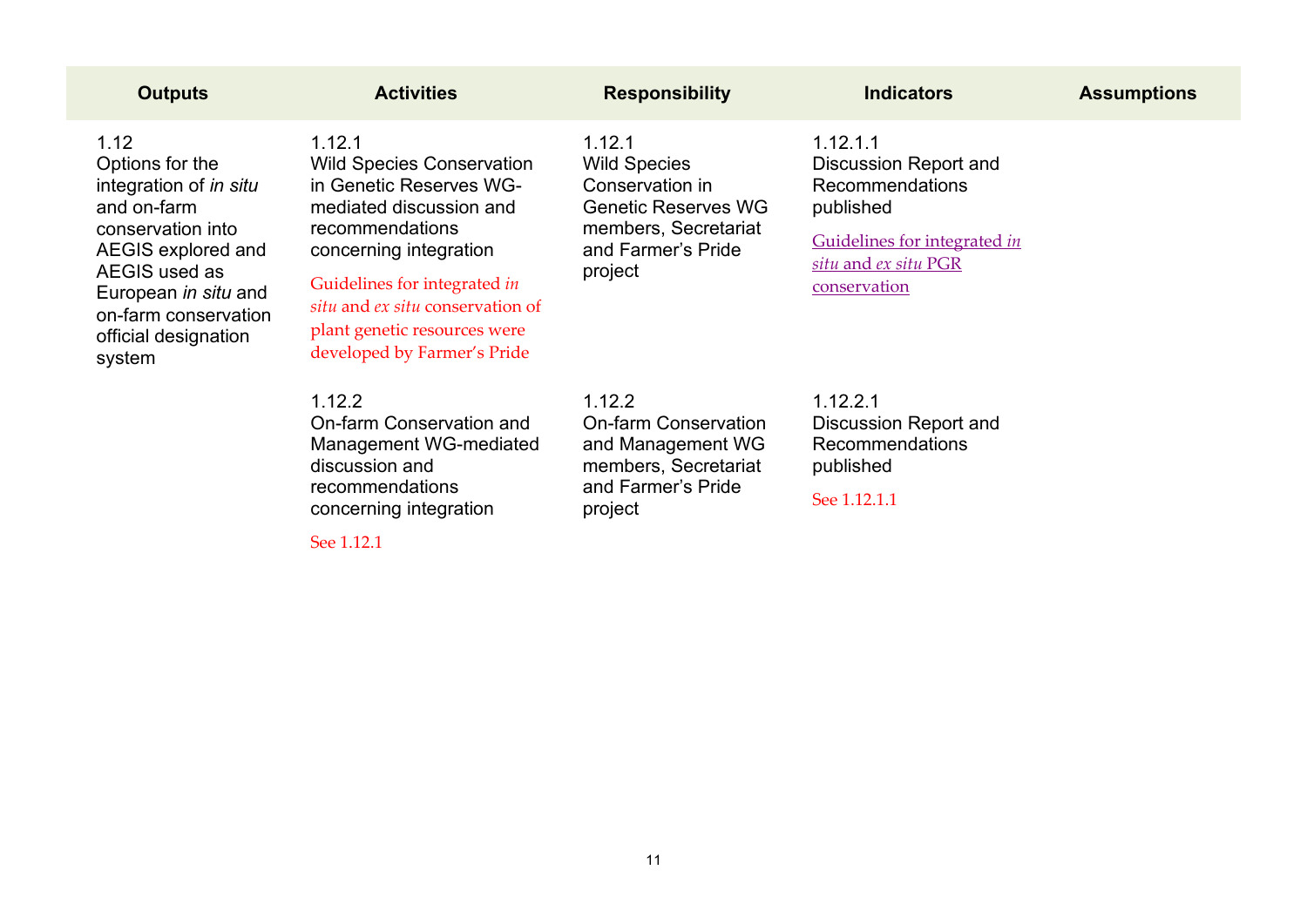## <span id="page-11-0"></span>**OBJECTIVE 2 The EURISCO catalogue provides passport and phenotypic information of actively conserved European PGR diversity** *ex situ* **and** *in situ*

| <b>Outputs</b>                                                                                                        | <b>Activities</b>                                                                                                                 | <b>Responsibility</b>                                                                  | <b>Indicators</b>                                                                                                               | <b>Assumptions</b>                                                                                                                                                 |
|-----------------------------------------------------------------------------------------------------------------------|-----------------------------------------------------------------------------------------------------------------------------------|----------------------------------------------------------------------------------------|---------------------------------------------------------------------------------------------------------------------------------|--------------------------------------------------------------------------------------------------------------------------------------------------------------------|
| 2.1<br><b>All National Focal</b><br>Points (NFPs) update<br>national ex situ<br>inventories effectively<br>and timely | 2.1.1<br><b>Identification of National</b><br>Inventory (NI) PGRFA<br>accessions to be<br>included in EURISCO<br>Ongoing activity | 2.1.1<br><b>National Focal Points,</b><br>in consultation with<br><b>ECPGR members</b> | 2.1.1.1<br>Number of yearly<br>updates of national<br>inventories in<br><b>EURISCO</b><br>No. of<br>Year<br>passport<br>updates | - ECPGR member<br>countries are able to<br>invest in the<br>establishment and/or<br>improvement of data<br>repositories, including<br>for high-quality C&E<br>data |

- ECPGR member countries are prepared to share their data

2.112 Increase in the number of accessions in EURISCO

2022 8 (ongoing)

#### Additional 92,796

2019 40 2020 38 2021 49

accessions between January 2019 and April 2022

- Genebanks and National Focal Points are able to adopt DOIs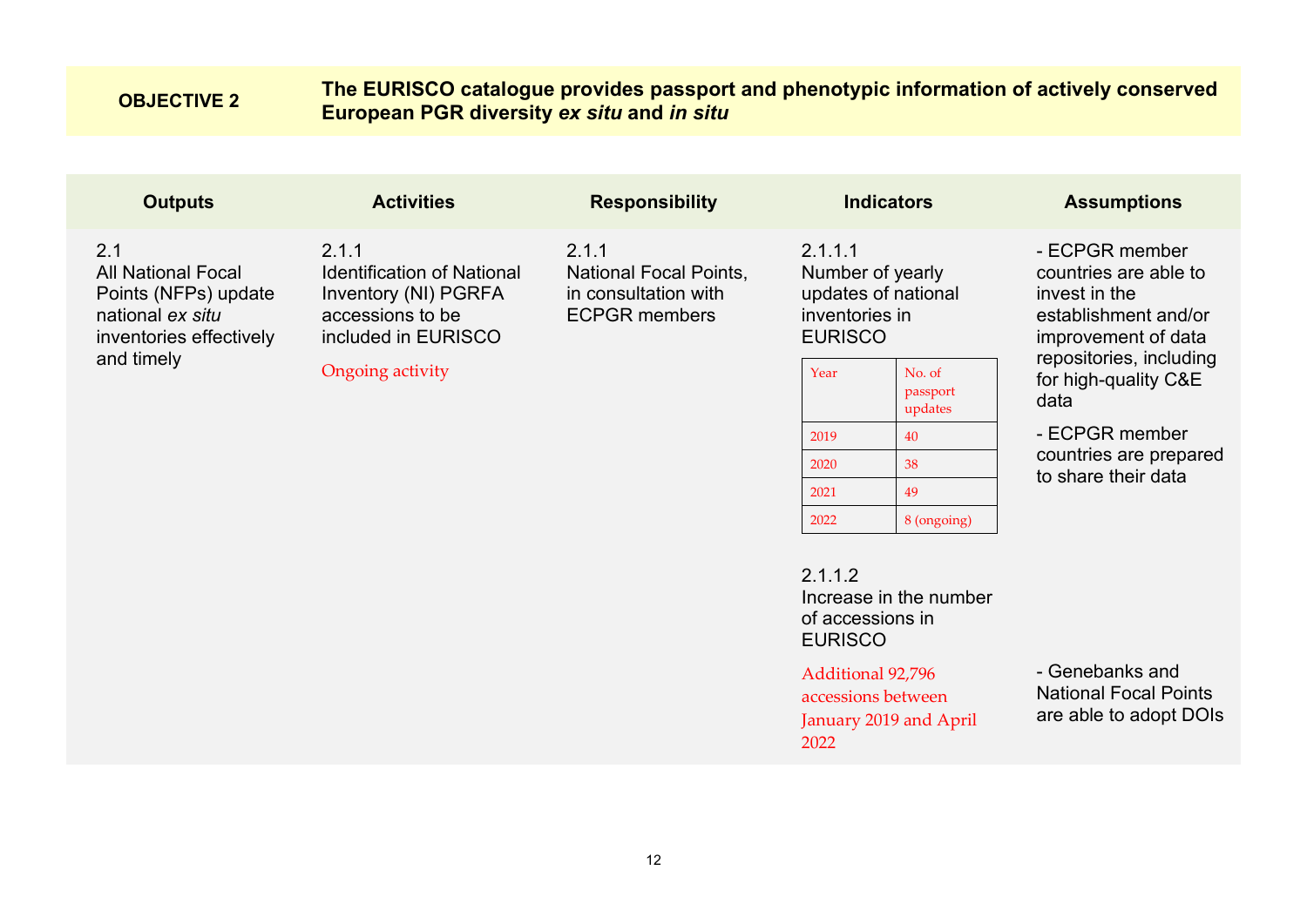| <b>Outputs</b> | <b>Activities</b>                                                                                                                                                               | <b>Responsibility</b>                                                                          | <b>Indicators</b>                                                                                                                                                                                                                                                                                                                                                                                                                     | <b>Assumptions</b> |
|----------------|---------------------------------------------------------------------------------------------------------------------------------------------------------------------------------|------------------------------------------------------------------------------------------------|---------------------------------------------------------------------------------------------------------------------------------------------------------------------------------------------------------------------------------------------------------------------------------------------------------------------------------------------------------------------------------------------------------------------------------------|--------------------|
|                | 2.1.2<br>Improving quality of data<br>in EURISCO (including<br>taxonomic data as well<br>as coverage and<br>precision of descriptors;<br>inclusion of DOIs)<br>Ongoing activity | 2.1.2<br><b>National Focal Points,</b><br>in collaboration with<br>genebanks and WG<br>members | 2.1.2.1<br>Increase in the average<br>number of filled-in<br>descriptors in<br><b>EURISCO</b><br>No time series are<br>collected for this purpose<br>since they would not<br>represent data quality. A<br>passport completeness<br>index could rather be<br>developed<br>2.1.2.2<br>Number of descriptors<br>updated for data quality<br>improvement (including<br>taxonomic data)<br>This information is not<br>collected<br>2.1.2.3 |                    |
|                |                                                                                                                                                                                 |                                                                                                | Number of accessions<br>with DOI                                                                                                                                                                                                                                                                                                                                                                                                      |                    |
|                |                                                                                                                                                                                 |                                                                                                | 229,230                                                                                                                                                                                                                                                                                                                                                                                                                               |                    |
|                |                                                                                                                                                                                 |                                                                                                |                                                                                                                                                                                                                                                                                                                                                                                                                                       |                    |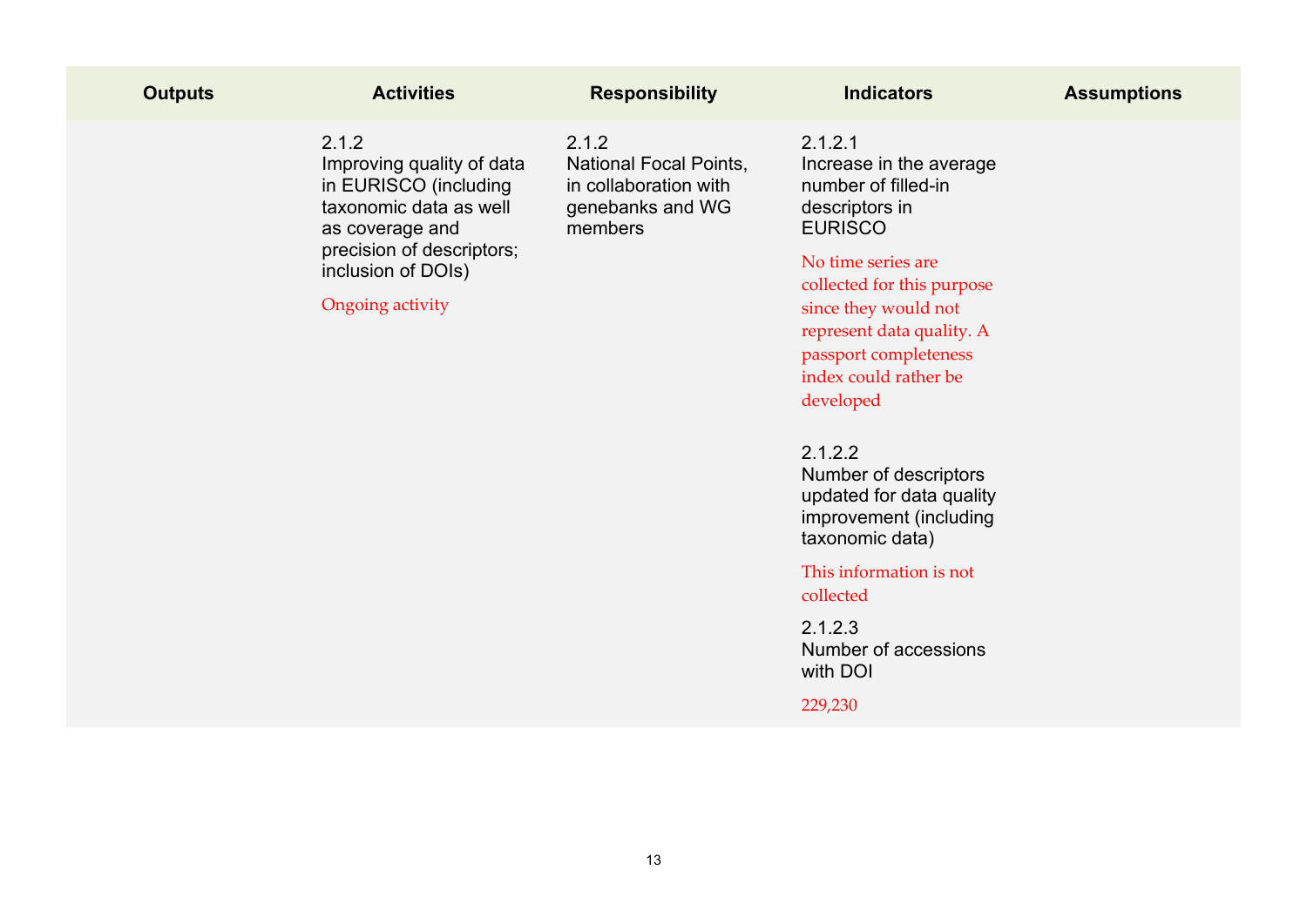| <b>Outputs</b> | <b>Activities</b>                                                                                                                                                                                                                                                                            | <b>Responsibility</b>                               | <b>Indicators</b>                                                                                                                         | <b>Assumptions</b> |
|----------------|----------------------------------------------------------------------------------------------------------------------------------------------------------------------------------------------------------------------------------------------------------------------------------------------|-----------------------------------------------------|-------------------------------------------------------------------------------------------------------------------------------------------|--------------------|
|                | 2.1.3<br><b>Training of National</b><br>Focal Points (how to<br>compile, maintain,<br>update and upload<br>National Inventory)<br>Online training workshop<br>organized in 2021 and<br>bilateral training courses<br>on ad hoc basis - GRIN<br>Global training organized<br>for October 2022 | 2.1.3<br><b>EURISCO Coordinator;</b><br>Doc&Info WG | 2.1.3.1<br><b>Number of National</b><br><b>Focal Points trained</b><br>No training in 2019 and<br>2020; 22 NI<br>representatives in 2021. |                    |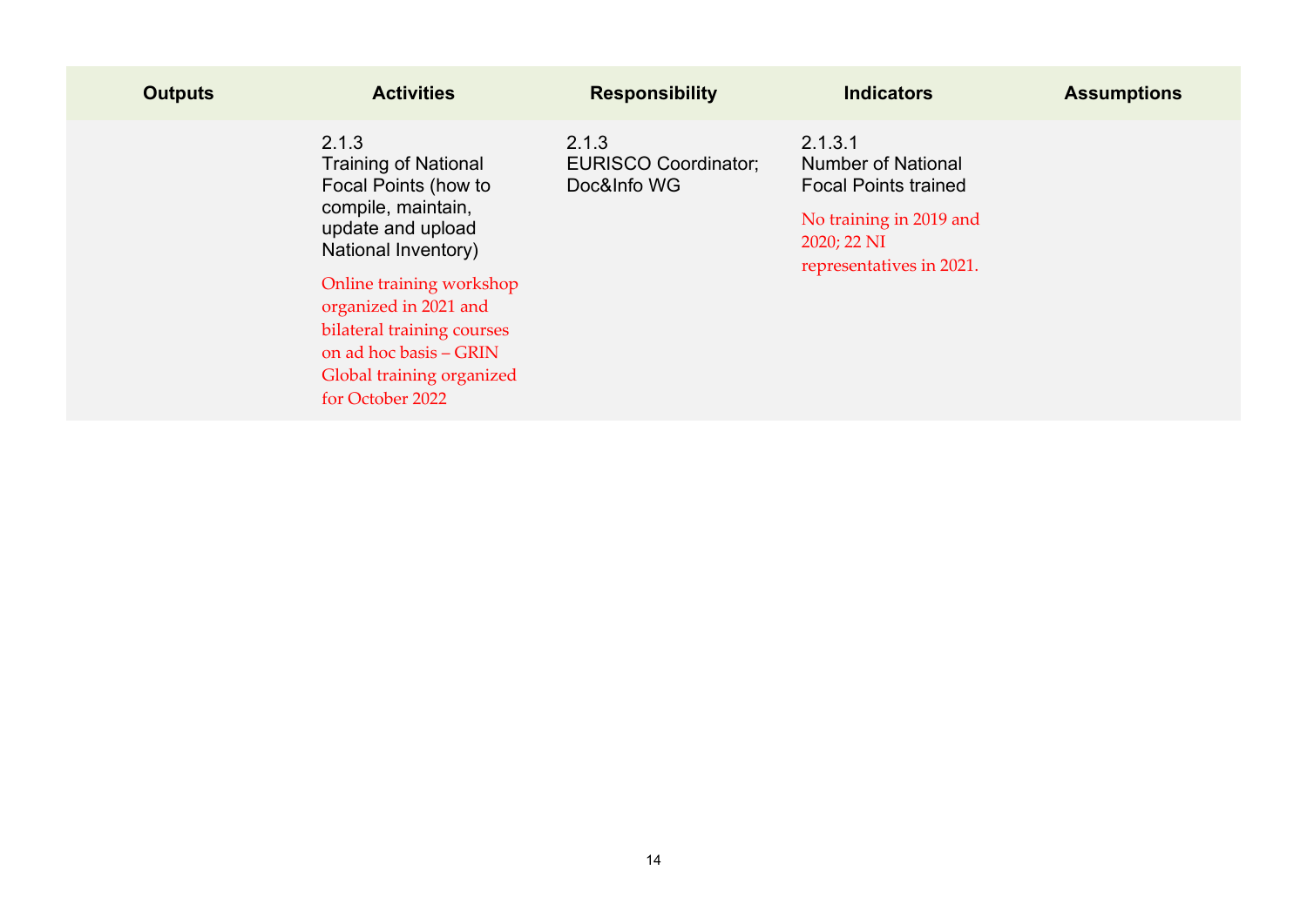| <b>Outputs</b>                                                                    | <b>Activities</b>                                                                                                                        | <b>Responsibility</b>                                                        | <b>Indicators</b>                                                                                                                  | <b>Assumptions</b> |
|-----------------------------------------------------------------------------------|------------------------------------------------------------------------------------------------------------------------------------------|------------------------------------------------------------------------------|------------------------------------------------------------------------------------------------------------------------------------|--------------------|
| 2.2<br>C&E data in<br>EURISCO included,<br>with high quality and<br>wide coverage | 2.2.1<br>Identification of available<br>C&E data and their<br>inclusion into EURISCO                                                     | 2.2.1<br><b>National Focal Points</b><br>and delegates to<br>upload C&E data | 2.2.1.1<br>Number of European<br>accessions with C&E<br>data in EURISCO                                                            |                    |
|                                                                                   | German-funded support<br>given to identify existing<br>C&E data of wheat, barley<br>and maize                                            |                                                                              | Out of the 2,076,172<br>accessions documented<br>in EURISCO, 90,598 have<br>C&E data.                                              |                    |
|                                                                                   |                                                                                                                                          |                                                                              | 2.2.1.2<br>Number of updates of<br>C&E data sets in<br>EURISCO per year                                                            |                    |
|                                                                                   |                                                                                                                                          |                                                                              | Year<br>No. of passport<br>updates                                                                                                 |                    |
|                                                                                   |                                                                                                                                          |                                                                              | $5\phantom{.}$<br>2019                                                                                                             |                    |
|                                                                                   |                                                                                                                                          |                                                                              | $\overline{6}$<br>2020                                                                                                             |                    |
|                                                                                   |                                                                                                                                          |                                                                              | 14<br>2021                                                                                                                         |                    |
|                                                                                   |                                                                                                                                          |                                                                              | 2022<br>0 (ongoing)                                                                                                                |                    |
|                                                                                   | 2.2.2<br><b>Training of National</b><br><b>Focal Points and</b><br>selected C&E data<br>providers in gathering<br>and uploading C&E data | 2.2.2<br><b>EURISCO Coordinator;</b><br>Doc&Info WG                          | 2.2.2.1<br><b>Number of National</b><br><b>Focal Points and</b><br>selected C&E data<br>providers trained on<br>uploading C&E data |                    |
|                                                                                   | Online training workshop<br>organized in 2021                                                                                            |                                                                              | No training in 2019 and<br>2020; 22 NI<br>representatives in 2021                                                                  |                    |
|                                                                                   |                                                                                                                                          | 15                                                                           |                                                                                                                                    |                    |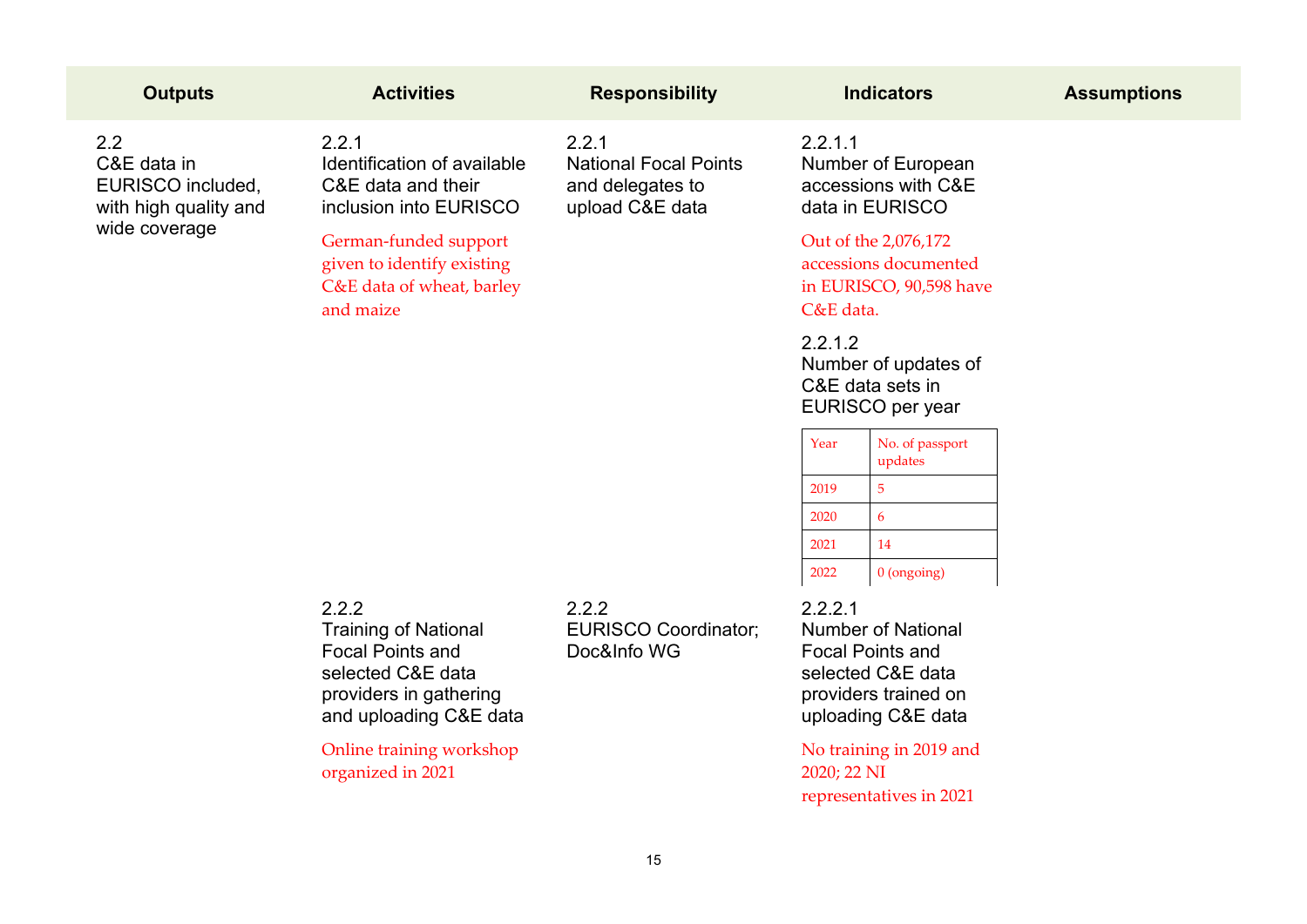| <b>Outputs</b>                                                                 | <b>Activities</b>                                                                                                                                                                                                                   | <b>Responsibility</b>                                                                                                                                         | <b>Indicators</b>                                                                                                                                                                                                    | <b>Assumptions</b>                                                                                 |
|--------------------------------------------------------------------------------|-------------------------------------------------------------------------------------------------------------------------------------------------------------------------------------------------------------------------------------|---------------------------------------------------------------------------------------------------------------------------------------------------------------|----------------------------------------------------------------------------------------------------------------------------------------------------------------------------------------------------------------------|----------------------------------------------------------------------------------------------------|
| 2.3<br>Inclusion of relevant<br>in situ CWR data in<br><b>EURISCO</b> realized | 2.3.1<br><b>Identification of CWR</b><br>in situ populations/sites<br>qualifying for inclusion in<br>EURISCO in each<br>country<br>German-funded project<br>$(2021-2023)$ is covering<br>this activity for eight pilot<br>countries | 2.3.1<br><b>National Focal Points,</b><br><b>Wild Species</b><br>Conservation in<br>Genetic Reserves WG,<br>in consultation with<br><b>ECPGR</b> members      | 2.3.1.1<br>Number of in situ CWR<br>data sets qualifying for<br>inclusion in EURISCO<br>identified in each<br>country<br>N/A<br>2.3.1.2<br>Number of in situ<br><b>PGRFA data sets</b><br>included in EURISCO<br>N/A | Crop wild relative<br>(CWR) genetic<br>reserves are formally<br>established (see also<br>output 3) |
|                                                                                | 2.3.2<br>Development of an<br>agreed minimum in situ<br>data exchange format<br>on the basis of existing<br><b>CWR</b> descriptor lists<br>Data exchange format has<br>been developed as part of<br>German-funded project           | 2.3.2<br><b>Chairs of Doc&amp;Info WG</b><br>and Wild Species<br>Conservation in<br><b>Genetic Reserves WG</b><br>and in situ National<br><b>Focal Points</b> | 2.3.2.1<br>Minimum in situ data<br>exchange format<br>agreed by National<br>Coordinators<br><b>Agreement pending</b>                                                                                                 |                                                                                                    |
|                                                                                | 2.3.3<br>Inclusion of first in situ<br>data into EURISCO<br><b>Expected for 2023</b>                                                                                                                                                | 2.3.3<br><b>EURISCO Coordinator</b><br>and in situ National<br><b>Focal Points</b>                                                                            | 2.3.3.1<br><b>Number of PGRFA</b><br><i>in situ</i> data included in<br><b>EURISCO</b><br>N/A                                                                                                                        |                                                                                                    |
|                                                                                |                                                                                                                                                                                                                                     |                                                                                                                                                               |                                                                                                                                                                                                                      |                                                                                                    |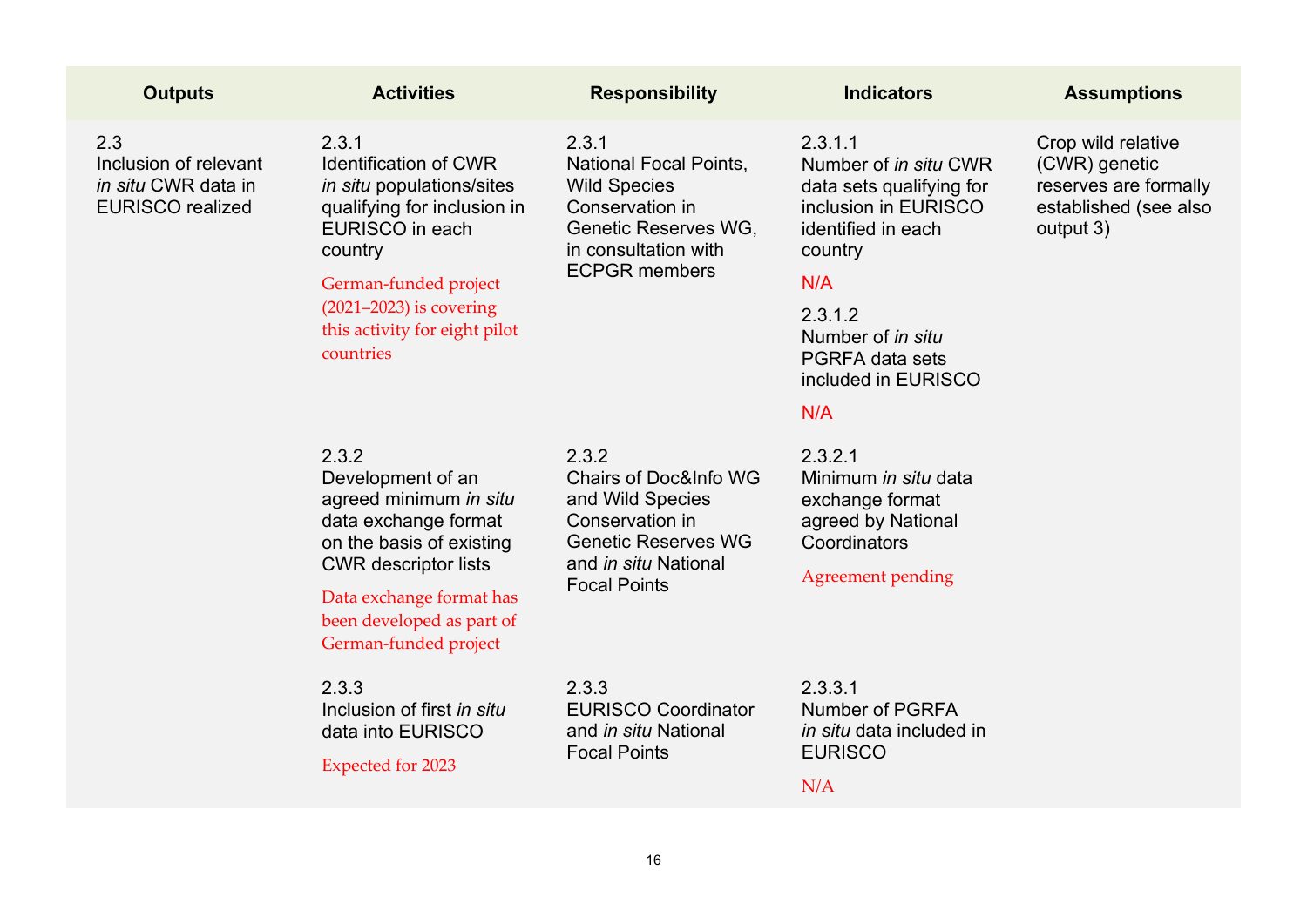| <b>Outputs</b>                                                                               | <b>Activities</b>                                                                                                                                                                                                               | <b>Responsibility</b>                                                                                                                                                                | <b>Indicators</b>                                                                                                                                                                                                                                                          | <b>Assumptions</b> |
|----------------------------------------------------------------------------------------------|---------------------------------------------------------------------------------------------------------------------------------------------------------------------------------------------------------------------------------|--------------------------------------------------------------------------------------------------------------------------------------------------------------------------------------|----------------------------------------------------------------------------------------------------------------------------------------------------------------------------------------------------------------------------------------------------------------------------|--------------------|
|                                                                                              | 2.3.4<br>Training of in situ<br><b>National Focal Points on</b><br>gathering and uploading<br><i>in situ</i> data<br><b>Expected in 2023</b>                                                                                    | 2.3.4<br><b>EURISCO Coordinator</b><br>Doc&Info WG; Wild<br><b>Species Conservation</b><br>in Genetic Reserves<br><b>WG</b>                                                          | 2.3.4.1<br>Number of in situ<br><b>National Focal Points</b><br>trained<br>N/A                                                                                                                                                                                             |                    |
| 2.4<br>Users' expectations<br>explored and<br>functionalities of<br><b>EURISCO</b> increased | 2.4.1<br>Perform users' surveys;<br>analyse results and<br>formulate<br>recommendations for<br>improvements<br>Ongoing activity by<br><b>EURISCO Coordinator</b>                                                                | 2.4.1<br><b>EURISCO Coordinator,</b><br>Doc&Info WG and Wild<br><b>Species Conservation</b><br>in Genetic Reserves<br>WG with support from<br><b>National Focal Points:</b><br>users | 2.4.1.1<br>Number of respondents<br>to survey<br>The collection of<br>additional<br>requirements/change<br>requests takes place<br>primarily in direct<br>contact with users and in<br>discussions at workshops                                                            |                    |
|                                                                                              | 2.4.2<br>Adapting or adding<br>database functions<br>The operation and<br>development of EURISCO<br>is based on annual<br>workplans agreed with the<br><b>EURISCO Advisory</b><br>Committee and the<br><b>ECPGR</b> Secretariat | 2.4.2<br><b>EURISCO Coordinator;</b><br>Doc&Info WG                                                                                                                                  | 2.4.2.1<br>Number of adaptations<br>realized<br>A total of 66 versions and<br>sub-versions of the public<br><b>EURISCO</b> web interface<br>have been completed<br>since 2014, 22 of which<br>since 2019. The range of<br>functions changed in<br>each case varies greatly |                    |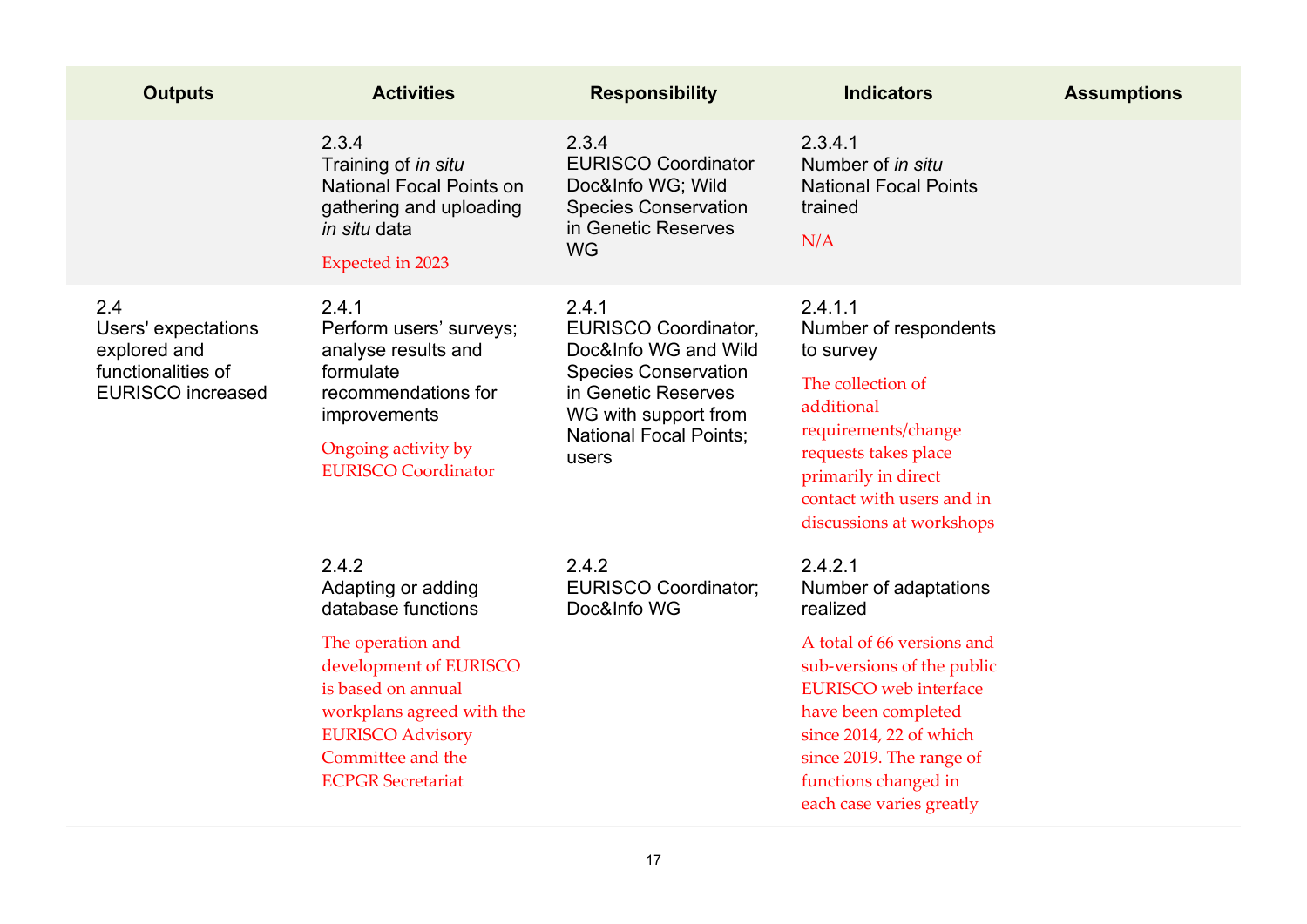#### <span id="page-17-0"></span>**OBJECTIVE 3** *In situ* **conservation and use of crop wild relatives are improved via inventory, prioritization, management of populations representing the European crop wild relative (CWR) diversity and mechanisms to facilitate access**

**Assumptions**

|                                                                                    |                                                                                                                                                             |                                                                                                                                                                                                      |                                                                                                                                                                                                      | <b>ASSUMPTIONS</b>                                                                                                                                                                                        |
|------------------------------------------------------------------------------------|-------------------------------------------------------------------------------------------------------------------------------------------------------------|------------------------------------------------------------------------------------------------------------------------------------------------------------------------------------------------------|------------------------------------------------------------------------------------------------------------------------------------------------------------------------------------------------------|-----------------------------------------------------------------------------------------------------------------------------------------------------------------------------------------------------------|
| <b>Outputs</b>                                                                     | <b>Activities</b>                                                                                                                                           | <b>Responsibility</b>                                                                                                                                                                                | <b>Indicators</b>                                                                                                                                                                                    | Note: the<br>"assumptions" listed<br>apply to the whole set<br>of <i>items</i>                                                                                                                            |
| 3.1<br>National crop wild<br>relative (CWR)<br>conservation<br>strategies produced | 3.1.1<br>Identify official national<br>conservation authorities<br>Known national in situ<br>focal points and contact<br>details database being<br>prepared | 3.1.1<br>National Coordinators,<br><b>Wild Species</b><br>Conservation in<br><b>Genetic Reserves WG</b><br>members                                                                                   | 3.1.1.1<br>Lists of official national<br>conservation<br>authorities available<br>List of protected area<br>authorities and Plant<br><b>Genetic Resource Centre</b><br>partners under<br>preparation | - Funds for European<br>level in situ activities<br>are available<br>- Funds for national<br><i>in situ</i> conservation<br>management of PGR<br>are available<br>- Collaboration<br>between Wild species |
|                                                                                    | 3.1.2<br>Generation of national<br><b>CWR checklists</b><br>Promoted by Wild species<br>WG members and EC-<br>funded projects                               | $3.1.2 - 3.1.6$<br><b>Wild Species</b><br>Conservation in<br><b>Genetic Reserves WG</b><br>members with official<br>national conservation<br>authorities and EC-<br>funded Farmer's Pride<br>project | 3.1.2.1<br>Number of national<br><b>CWR</b> checklists<br>produced<br>All countries in Europe<br>have developed national<br><b>CWR</b> checklists                                                    | <b>Conservation WG</b><br>members and official<br>national authorities<br>and, as appropriate,<br>other stakeholders is<br>viable and all partners<br>are willing to share<br>data                        |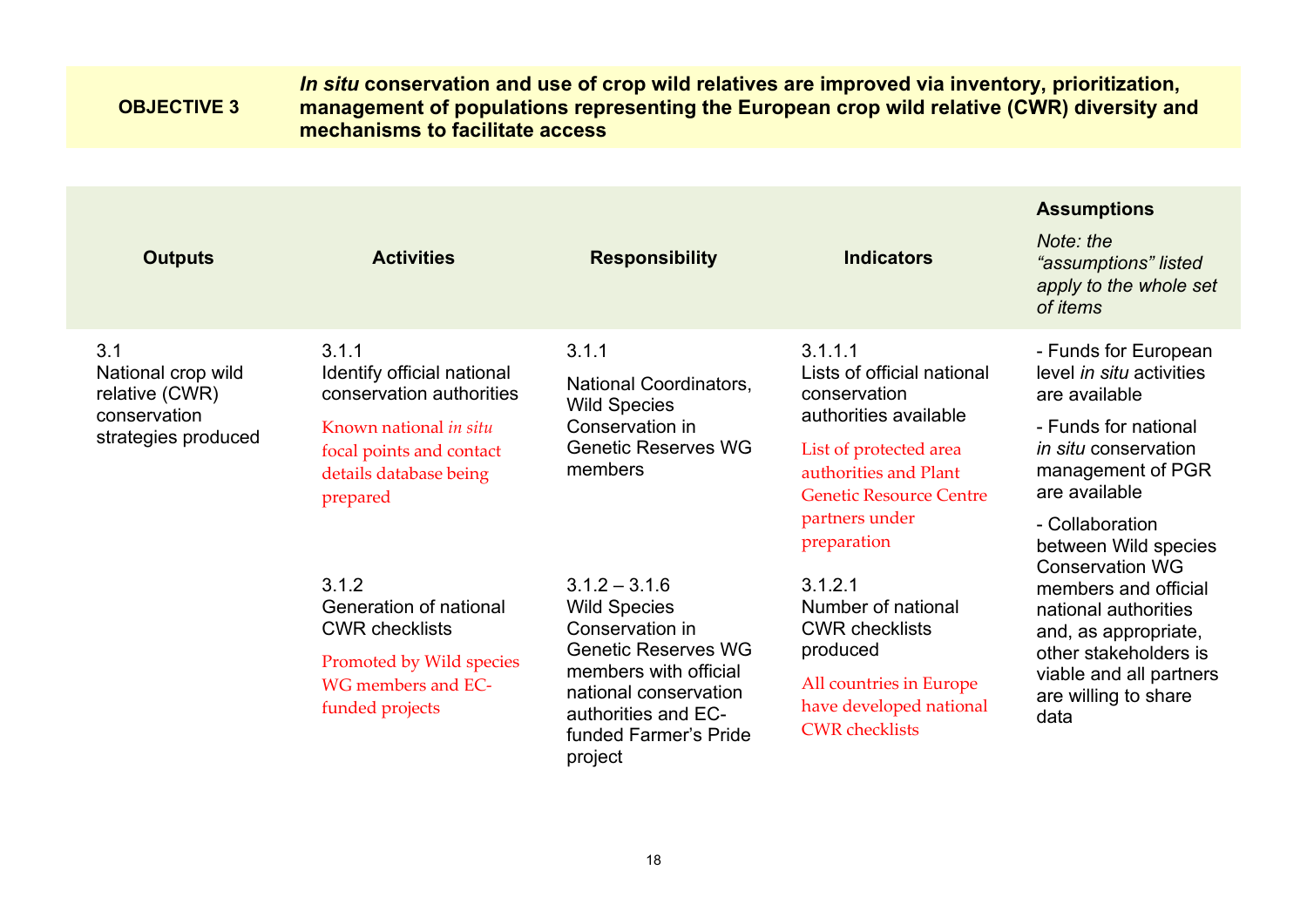| <b>Outputs</b> | <b>Activities</b>                                                                                                                  | <b>Responsibility</b> | <b>Indicators</b>                                                   | <b>Assumptions</b><br>Note: the<br>"assumptions" listed<br>apply to the whole set<br>of items                                                        |
|----------------|------------------------------------------------------------------------------------------------------------------------------------|-----------------------|---------------------------------------------------------------------|------------------------------------------------------------------------------------------------------------------------------------------------------|
|                | 3.1.3<br><b>Prioritization of CWR</b><br>checklists<br>Promoted by Wild species                                                    |                       |                                                                     | - There is access to<br>sustainable use of<br><i>in situ</i> conserved CWR<br>germplasm located in<br>genetic reserves                               |
|                | WG members and EC-<br>funded projects<br>3.1.4<br>Production of national<br><b>CWR</b> inventories<br>It is planned as part of the |                       | 3.1.4.1<br>Number of national<br><b>CWR</b> inventories<br>produced | - European policy is<br>developed to support<br>the establishment and<br>operation of the<br>integrated European<br>strategy for CWR<br>conservation |
|                | German-funded "In situ<br>CWR in EURISCO" project<br>(here)<br>3.1.5<br>Diversity and gap<br>analysis of national                  |                       |                                                                     | - The European<br><b>Commission facilitates</b><br>the long-term<br>monitoring of the<br>integrated European<br>strategy for CWR<br>conservation     |
|                | priority CWR taxa<br>unknown                                                                                                       |                       |                                                                     | - Barriers to accessing<br>CWR germplasm by                                                                                                          |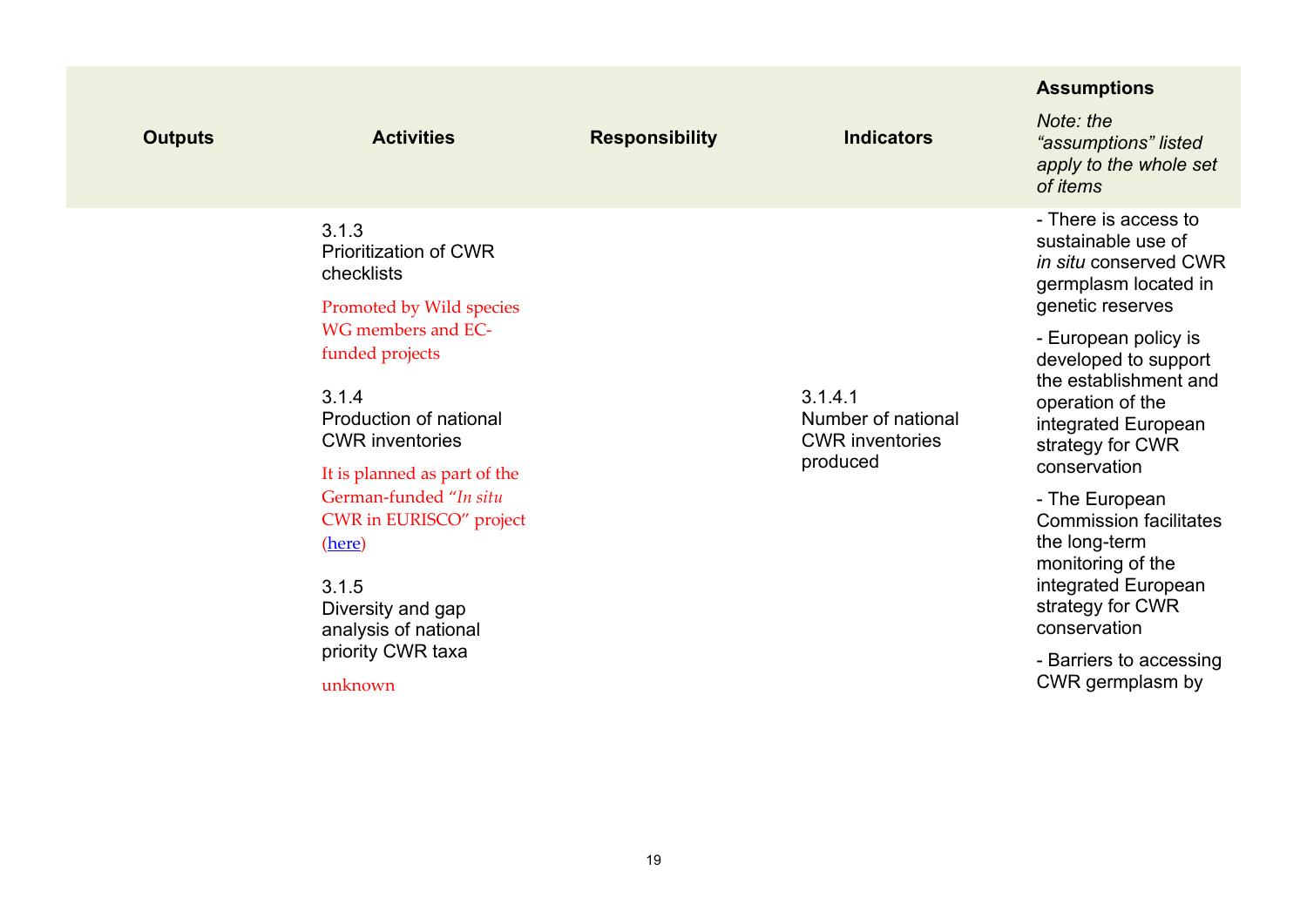|                |                                                                                                          |                       |                                                                                                                                                                                                | <b>Assumptions</b>                                                                                                     |
|----------------|----------------------------------------------------------------------------------------------------------|-----------------------|------------------------------------------------------------------------------------------------------------------------------------------------------------------------------------------------|------------------------------------------------------------------------------------------------------------------------|
| <b>Outputs</b> | <b>Activities</b>                                                                                        | <b>Responsibility</b> | <b>Indicators</b>                                                                                                                                                                              | Note: the<br>"assumptions" listed<br>apply to the whole set<br>of items                                                |
|                | 3.1.6<br>Definition of national<br><b>CWR</b> conservation<br>actions                                    |                       |                                                                                                                                                                                                | user communities are<br>removed and the use of<br>CWR germplasm<br>promoted, encouraged<br>and facilitated             |
|                | <b>Implementation of CWR</b><br>population management<br>guidelines produced by<br>Farmer's Pride (here) |                       |                                                                                                                                                                                                | - Cooperation between<br>the conservation and<br>user communities is<br>improved                                       |
|                | 3.1.7<br><b>Production of national</b><br><b>CWR</b> conservation<br>action plans                        |                       | 3.1.7.1<br>Number of national<br><b>CWR</b> conservation<br>action plans produced                                                                                                              | - Coordination between<br>in situ and ex situ<br>conservation managers<br>is operational                               |
|                | unknown                                                                                                  |                       | The Ministry of<br><b>Agriculture of Spain has</b><br>developed the 'National<br><b>Strategy for Conservation</b><br>and Utilization of Crop<br><b>Wild Relatives and Wild</b><br>Food Plants' | - The Most Appropriate<br>crop Wild relative<br>Population (MAWP)<br>concept will be<br>supported at national<br>level |
|                |                                                                                                          |                       |                                                                                                                                                                                                |                                                                                                                        |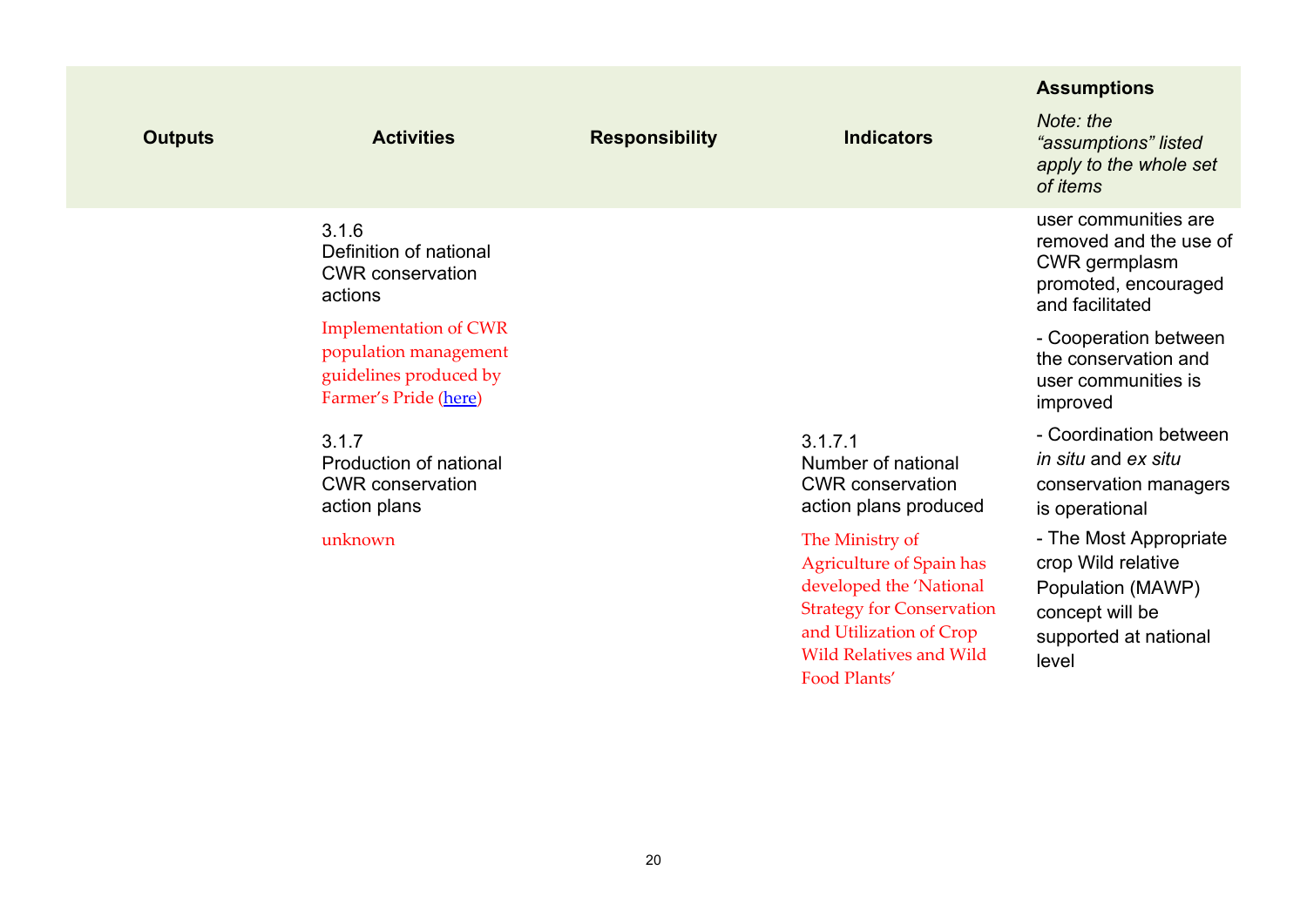|                                                                     |                                                                                |                                                                   |                                                         | <b>Assumptions</b>                                                      |
|---------------------------------------------------------------------|--------------------------------------------------------------------------------|-------------------------------------------------------------------|---------------------------------------------------------|-------------------------------------------------------------------------|
| <b>Outputs</b>                                                      | <b>Activities</b>                                                              | <b>Responsibility</b>                                             | <b>Indicators</b>                                       | Note: the<br>"assumptions" listed<br>apply to the whole set<br>of items |
| 3.2                                                                 | 3.2.1                                                                          | $3.2.1 - 3.2.6$                                                   | 3.2.1.1                                                 |                                                                         |
| Regional (European)<br><b>CWR</b> conservation<br>strategy produced | Generation of regional<br>(European) CWR                                       | <b>Wild Species</b><br>Conservation in                            | Checklists produced                                     |                                                                         |
|                                                                     | checklist                                                                      | <b>Genetic Reserves WG</b><br>members in                          | Kell et al. (in preparation)                            |                                                                         |
|                                                                     | Work done as part of<br>Farmer's Pride                                         | cooperation with official<br>national conservation<br>authorities |                                                         |                                                                         |
|                                                                     | 3.2.2<br>Prioritization of regional<br>(European) CWR<br>checklists            |                                                                   |                                                         |                                                                         |
|                                                                     | An inventory of priority<br>European CWR was<br>developed by Farmer's<br>Pride |                                                                   | Prioritization achieved<br>(Kell et al. in preparation) |                                                                         |
|                                                                     |                                                                                |                                                                   |                                                         |                                                                         |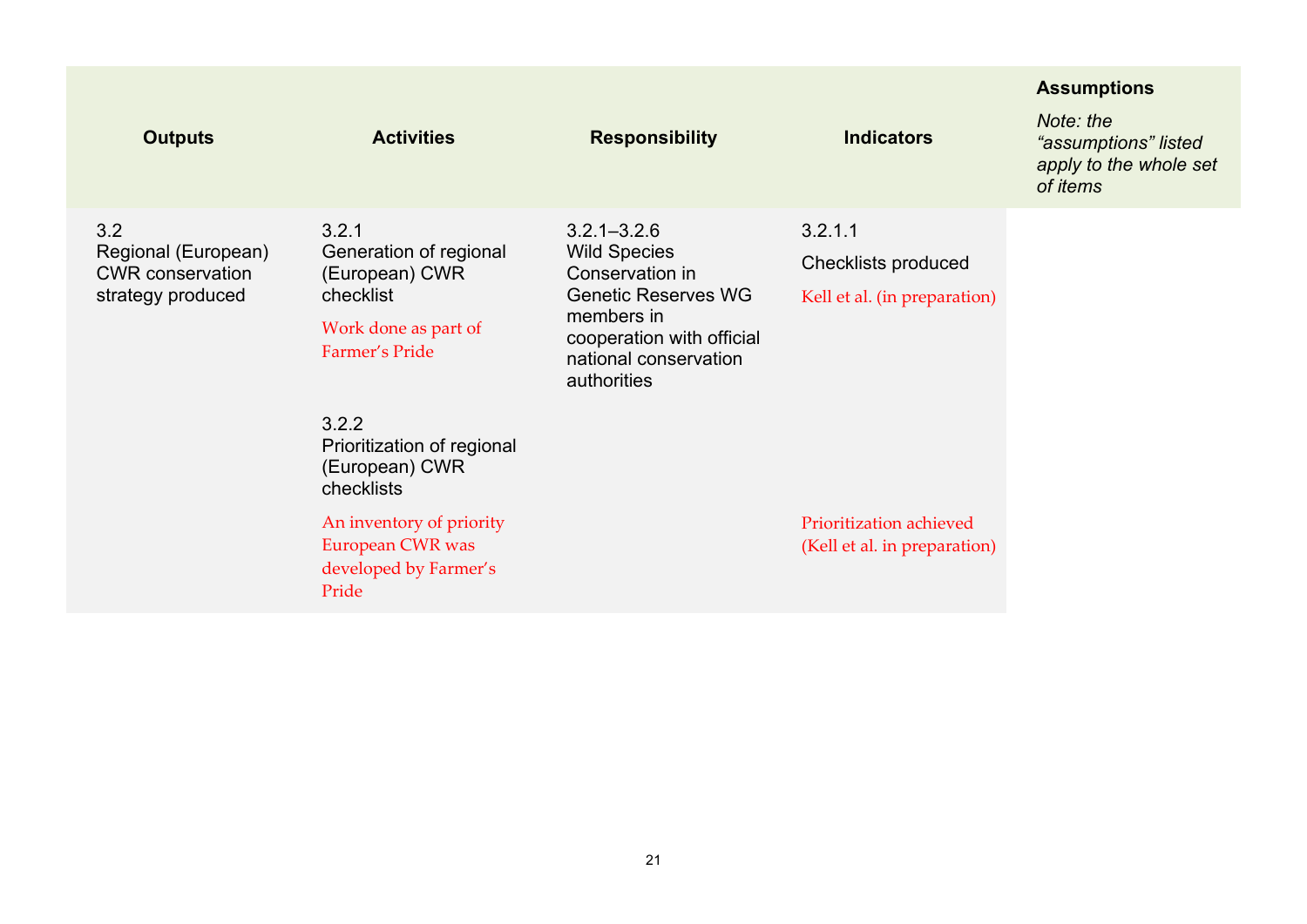| <b>Outputs</b> | <b>Activities</b>                                                                                          | <b>Responsibility</b> | <b>Indicators</b>                                                                                                                                                       | <b>Assumptions</b><br>Note: the<br>"assumptions" listed<br>apply to the whole set<br>of items |
|----------------|------------------------------------------------------------------------------------------------------------|-----------------------|-------------------------------------------------------------------------------------------------------------------------------------------------------------------------|-----------------------------------------------------------------------------------------------|
|                | 3.2.3<br>Production of regional<br>(European) CWR<br>inventories<br>See above                              |                       | 3.2.3.1<br>Regional (European)<br><b>CWR</b> inventories<br>produced and<br>endorsed by Wild<br><b>Species Conservation</b><br>in Genetic Reserves<br><b>WG</b> members |                                                                                               |
|                |                                                                                                            |                       | Regional (European)<br><b>CWR</b> inventory<br>produced by Kell et al.<br>(in preparation)                                                                              |                                                                                               |
|                |                                                                                                            |                       | Inventory of priority<br><b>European CWR</b><br>containing 863 taxa (here)                                                                                              |                                                                                               |
|                | 3.2.4<br>Diversity and gap<br>analysis of regional<br>(European) priority CWR<br>taxa                      |                       |                                                                                                                                                                         |                                                                                               |
|                | Analysis of taxonomic and<br>ecogeographic diversity<br>undertaken by EC Projects<br>(e.g. Farmer's Pride) |                       | Results of initial analysis<br>produced by Rubio Teso<br>et al. 2021 (here)                                                                                             |                                                                                               |
|                |                                                                                                            |                       |                                                                                                                                                                         |                                                                                               |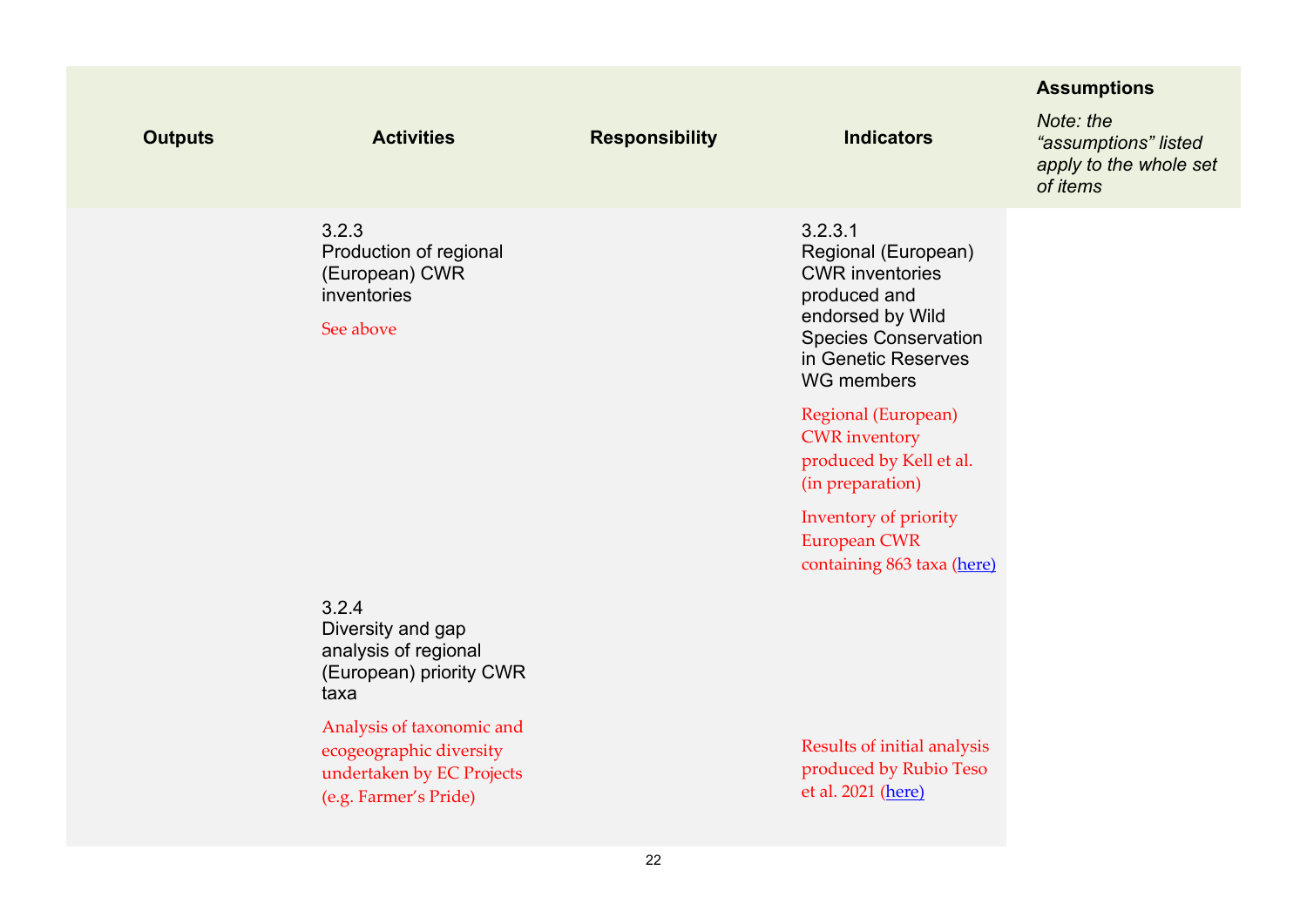| <b>Outputs</b> | <b>Activities</b>                                                                                                                                                                                            | <b>Responsibility</b> | <b>Indicators</b>                                                                                                                                                                                                                        | <b>Assumptions</b><br>Note: the<br>"assumptions" listed<br>apply to the whole set<br>of items |
|----------------|--------------------------------------------------------------------------------------------------------------------------------------------------------------------------------------------------------------|-----------------------|------------------------------------------------------------------------------------------------------------------------------------------------------------------------------------------------------------------------------------------|-----------------------------------------------------------------------------------------------|
|                | 3.2.5<br><b>Elaboration and</b><br>agreement of regional<br>(European) CWR<br>conservation actions<br>European strategy for<br><b>CWR</b> conservation and<br>sustainable use developed<br>by Farmer's Pride |                       | Preparatory documents<br>by Farmer's Pride here                                                                                                                                                                                          |                                                                                               |
|                | 3.2.6<br>Production of regional<br>(European) CWR<br>conservation strategy,<br>including CWR<br>conservation action<br>plans<br>See above                                                                    |                       | 3.2.6.1<br>Regional (European)<br><b>CWR</b> conservation<br>action plans produced<br>and endorsed by Wild<br><b>Species Conservation</b><br>in Genetic Reserves<br><b>WG</b> members<br>Preparatory documents<br>by Farmer's Pride here |                                                                                               |
|                |                                                                                                                                                                                                              |                       |                                                                                                                                                                                                                                          |                                                                                               |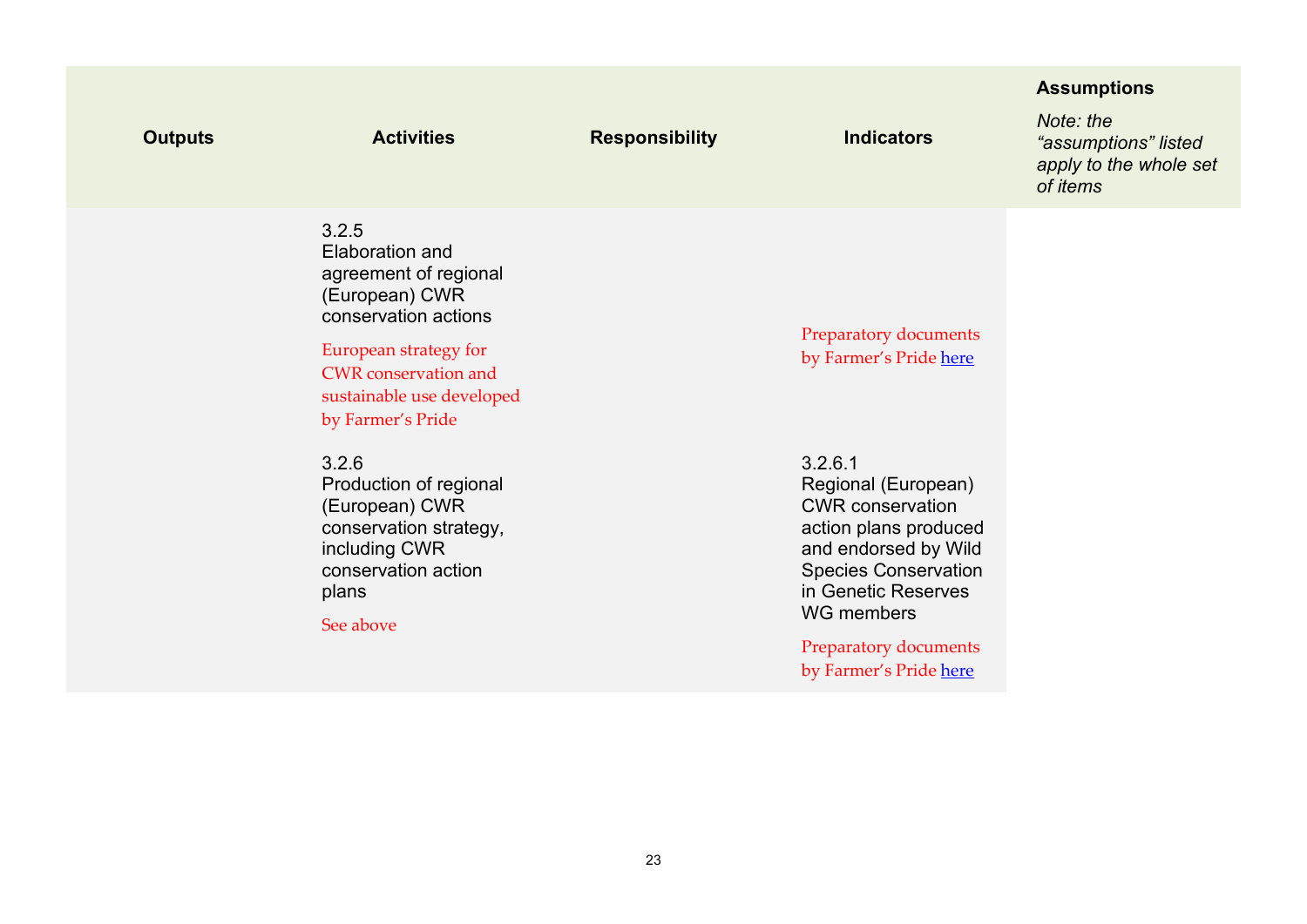|                                                                                   |                                                                                                                                                                                                                            |                                                                                                                                                                                                                                            |                                                                                                                                                                                                                                                           | <b>Assumptions</b>                                                             |
|-----------------------------------------------------------------------------------|----------------------------------------------------------------------------------------------------------------------------------------------------------------------------------------------------------------------------|--------------------------------------------------------------------------------------------------------------------------------------------------------------------------------------------------------------------------------------------|-----------------------------------------------------------------------------------------------------------------------------------------------------------------------------------------------------------------------------------------------------------|--------------------------------------------------------------------------------|
| <b>Outputs</b>                                                                    | <b>Activities</b>                                                                                                                                                                                                          | <b>Responsibility</b>                                                                                                                                                                                                                      | <b>Indicators</b>                                                                                                                                                                                                                                         | Note: the<br>"assumptions" listed<br>apply to the whole set<br>of <i>items</i> |
| 3.3<br><b>Integrated European</b><br>strategy for CWR<br>conservation<br>produced | 3.3.1<br>Drafting of integrated<br>European strategy for<br><b>CWR</b> conservation<br>strategy, integrating<br>national and regional<br>level activities<br>Not yet undertaken                                            | 3.3.1<br><b>Wild Species</b><br>Conservation in<br><b>Genetic Reserves WG</b>                                                                                                                                                              | 3.3.1.1<br><b>Integrated European</b><br>strategy for CWR<br>conservation published                                                                                                                                                                       |                                                                                |
|                                                                                   | 3.3.2<br>Agreement on regional<br>(European) and national<br><b>MAWPs (Most</b><br>Appropriate crop Wild<br>relative Populations) to<br>form European in situ<br>network<br>Concept developed as part<br>of Farmer's Pride | 3.3.2<br>National government<br>agencies responsible<br>for PGR conservation<br>in association with<br><b>ECPGR National</b><br>Coordinators and<br>members of the Wild<br><b>Species Conservation</b><br>in Genetic Reserves<br><b>WG</b> | 3.3.2.1<br>List of agreed regional<br>(European) and<br>national MAWPs for<br>inclusion in the <i>in situ</i><br>network published<br>Not yet available.<br><b>Substantial progress</b><br>made at the regional level<br>by the Farmer's Pride<br>project |                                                                                |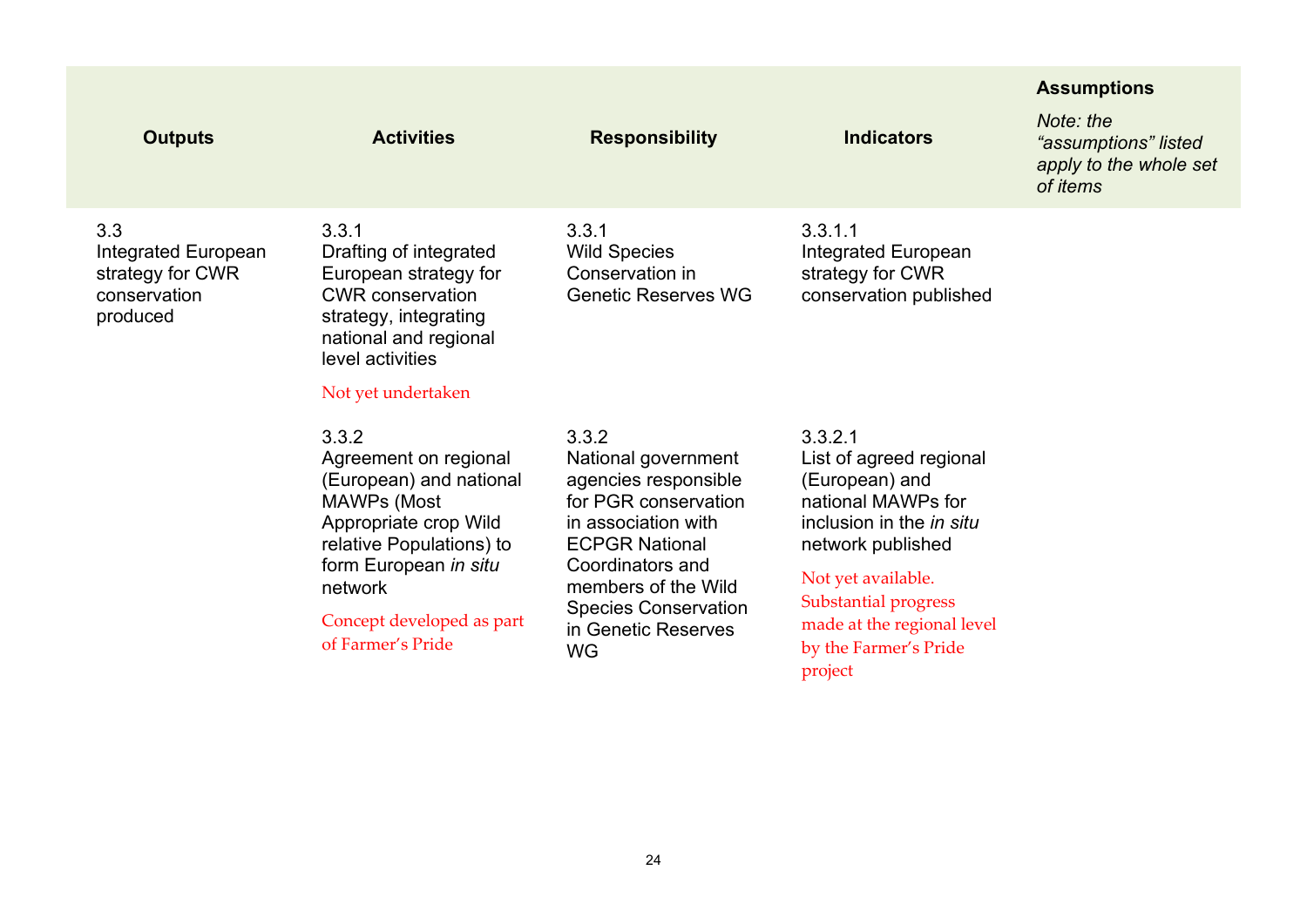|                                                              |                                                                                                                                                                                                                                                                 |                                                                                                                    |                                                                                                                            | <b>Assumptions</b>                                                             |
|--------------------------------------------------------------|-----------------------------------------------------------------------------------------------------------------------------------------------------------------------------------------------------------------------------------------------------------------|--------------------------------------------------------------------------------------------------------------------|----------------------------------------------------------------------------------------------------------------------------|--------------------------------------------------------------------------------|
| <b>Outputs</b>                                               | <b>Activities</b>                                                                                                                                                                                                                                               | <b>Responsibility</b>                                                                                              | <b>Indicators</b>                                                                                                          | Note: the<br>"assumptions" listed<br>apply to the whole set<br>of <i>items</i> |
| 3.4<br>National and<br>European MAWP<br>networks established | 3.4.1<br>Official designation of<br>national and regional<br>(European) MAWPs at<br>national level<br>Germany officially<br>designated genetic<br>reserves at national level<br>and other countries<br>(Lithuania, Spain, UK) are<br>in the process of doing so | 3.4.1<br>National government<br>agencies and<br>authorities responsible<br>for PGR conservation<br>and utilization | 3.4.1.1<br>List of officially<br>designated national<br>and regional<br>(European) MAWPs<br>published<br>Not yet available |                                                                                |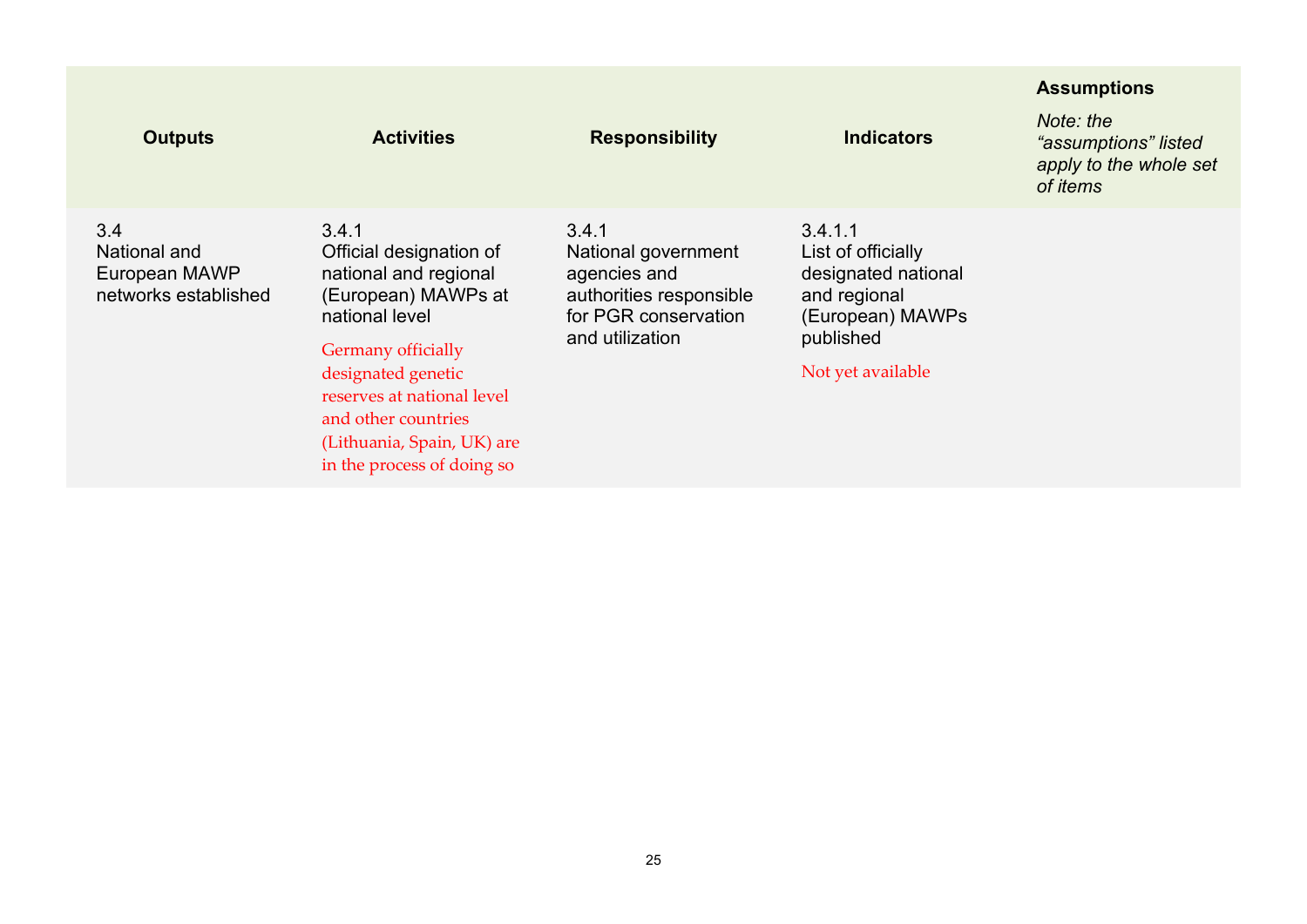|                                                              |                                                                                                                                                                                             |                                                                                                                     |                                                                                                                                                                                                                                | <b>Assumptions</b>                                                      |
|--------------------------------------------------------------|---------------------------------------------------------------------------------------------------------------------------------------------------------------------------------------------|---------------------------------------------------------------------------------------------------------------------|--------------------------------------------------------------------------------------------------------------------------------------------------------------------------------------------------------------------------------|-------------------------------------------------------------------------|
| <b>Outputs</b>                                               | <b>Activities</b>                                                                                                                                                                           | <b>Responsibility</b>                                                                                               | <b>Indicators</b>                                                                                                                                                                                                              | Note: the<br>"assumptions" listed<br>apply to the whole set<br>of items |
| 3.5<br>National and<br>European MAWP<br>Networks operational | 3.5.1<br>Active conservation<br>management of national<br>and regional (European)<br><b>MAWPs</b><br>Implemented in genetic<br>reserves in Germany. In<br>preparation in other<br>countries | 3.5.1<br>National official<br>authorities for in situ<br>conservation and local<br>administrators and<br>landowners | 3.5.1.1<br>Periodic reports<br>submitted to European<br><b>Topic Centre for</b><br><b>Biodiversity indicating</b><br>national and regional<br>(European) MAWP<br>conservation status<br>and conservation<br>management actions |                                                                         |

### N/A

#### 3.5.1.2

Adherence to minimum quality standards for genetic reserve conservation of CWR

### Germany took into

account as far as possible the minimum quality standards provided in publications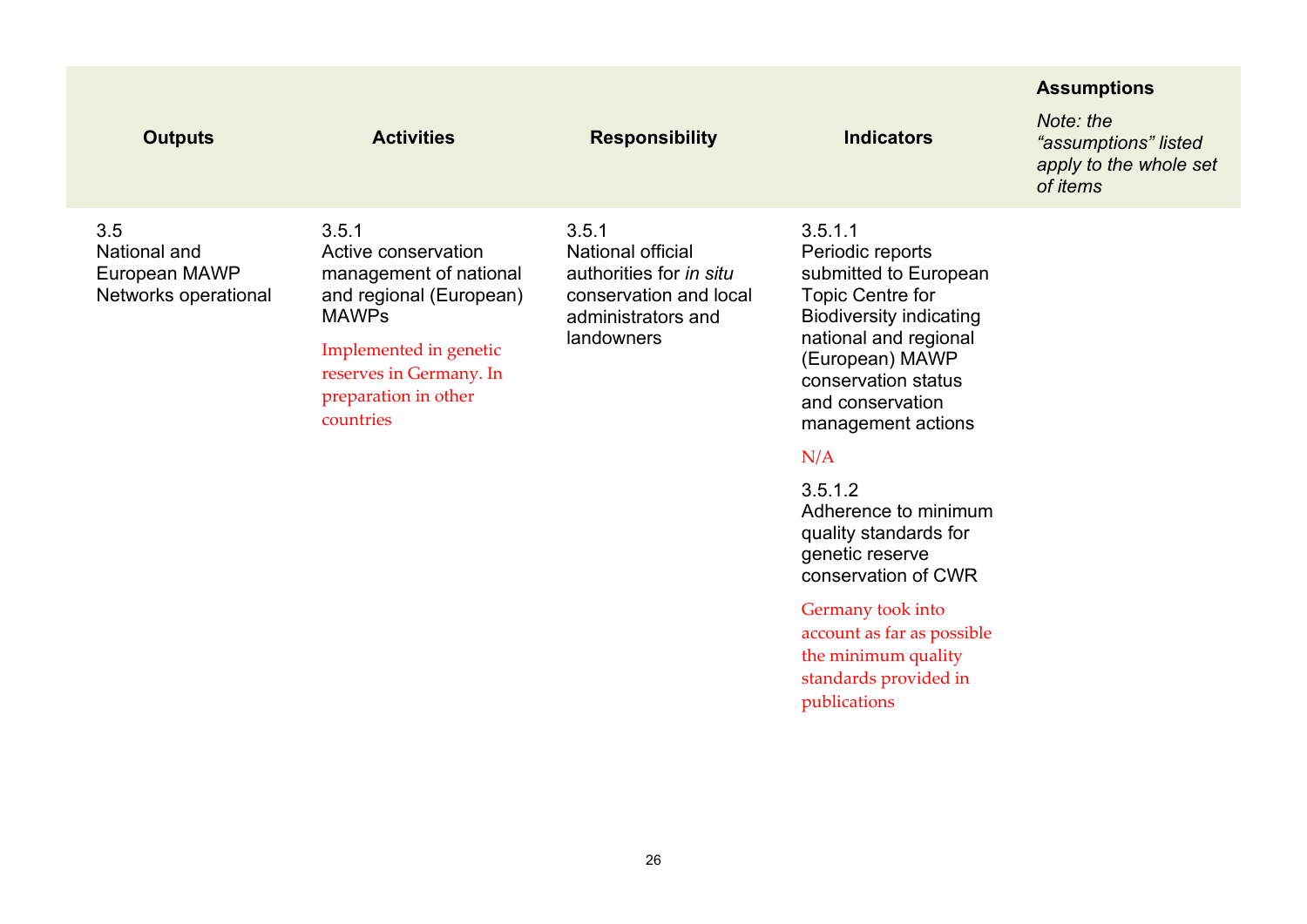|                                                                                           |                                                                                                                                                                                                                                       |                                                                                                                                |                                                                                                               | <b>Assumptions</b>                                                      |
|-------------------------------------------------------------------------------------------|---------------------------------------------------------------------------------------------------------------------------------------------------------------------------------------------------------------------------------------|--------------------------------------------------------------------------------------------------------------------------------|---------------------------------------------------------------------------------------------------------------|-------------------------------------------------------------------------|
| <b>Outputs</b>                                                                            | <b>Activities</b>                                                                                                                                                                                                                     | <b>Responsibility</b>                                                                                                          | <b>Indicators</b>                                                                                             | Note: the<br>"assumptions" listed<br>apply to the whole set<br>of items |
| 3.6<br>Germplasm of<br>National and<br>European MAWPs<br>networks effectively<br>utilized | 3.6.1<br>Germplasm samples<br>collected and actively<br>managed ex situ<br>The number of CWR seed<br>accessions collected and<br>stored in the national<br>genebanks has increased,<br>although the MAWP have<br>not yet been defined | 3.6.1<br><b>National PGR</b><br>genebanks                                                                                      | 3.6.1.1<br>Number of germplasm<br>accessions of MAWPs<br>collected and actively<br>managed ex situ<br>unknown |                                                                         |
|                                                                                           | 3.6.2<br>MAWP germplasm<br>characterized through<br>ex situ regeneration<br>Not done, identification of<br><b>MAWP</b> pending                                                                                                        | 3.6.2<br><b>National PGR</b><br>genebanks and plant<br>breeding research<br>institutes                                         | 3.6.2.1<br>Number of MAWP<br>germplasm accessions<br>characterized<br>N/A                                     |                                                                         |
|                                                                                           | 3.6.3<br>Access to MAWP<br>germplasm facilitated<br>Not done, identification of<br><b>MAWP</b> pending                                                                                                                                | 3.6.3<br><b>National official</b><br>authorities for ex situ<br>and in situ conservation<br>and utilization of<br><b>PGRFA</b> | 3.6.3.1<br>Number of MAWP<br>germplasm accessions<br>provided to users<br>N/A                                 |                                                                         |
|                                                                                           |                                                                                                                                                                                                                                       |                                                                                                                                |                                                                                                               |                                                                         |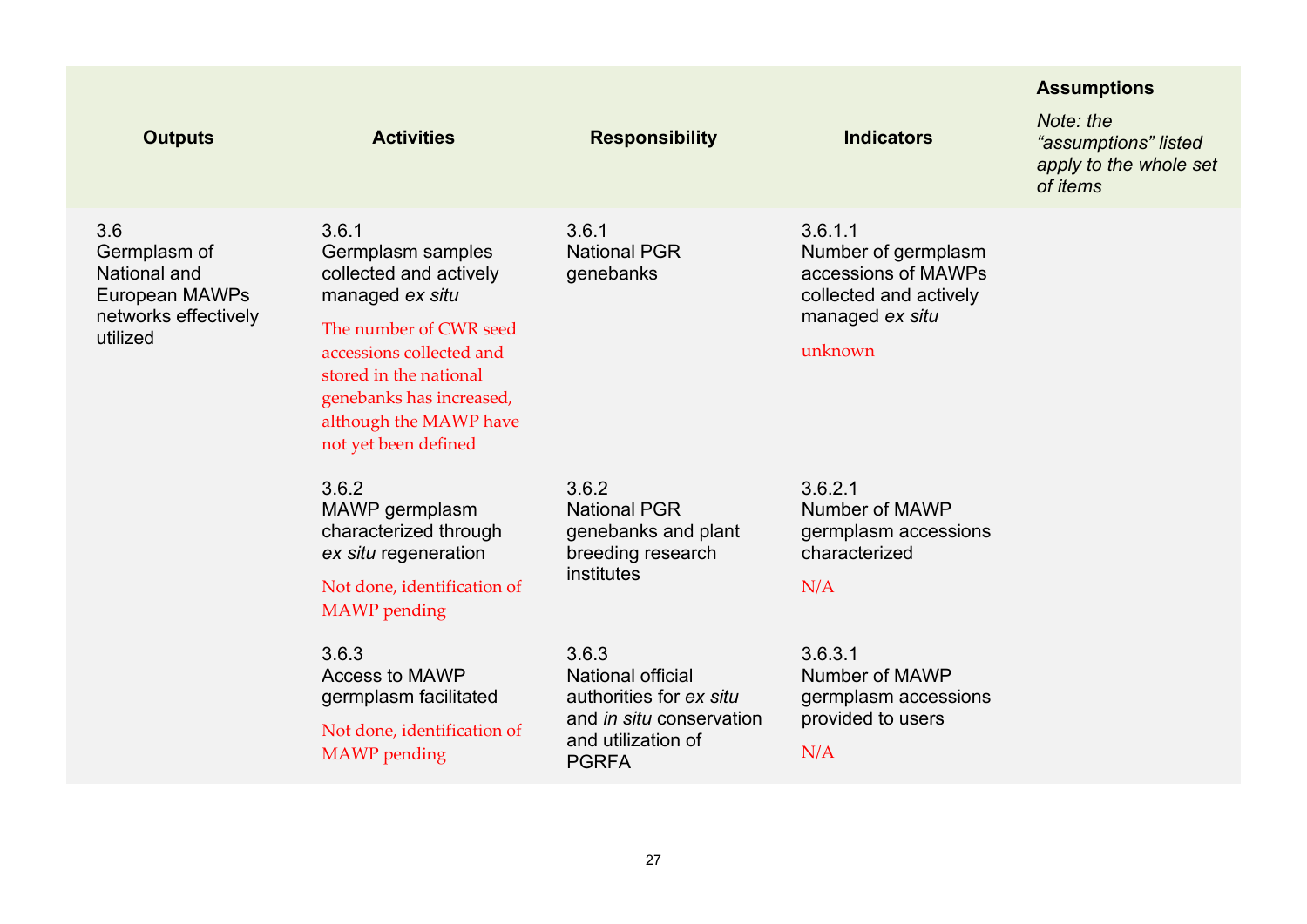| <b>Outputs</b> | <b>Activities</b>                                                                          | <b>Responsibility</b>                                                                                         | <b>Indicators</b>                                                                        | <b>Assumptions</b><br>Note: the<br>"assumptions" listed<br>apply to the whole set<br>of items |
|----------------|--------------------------------------------------------------------------------------------|---------------------------------------------------------------------------------------------------------------|------------------------------------------------------------------------------------------|-----------------------------------------------------------------------------------------------|
|                | 3.6.4<br>MAWP germplasm<br>evaluated<br>Not done, identification of<br><b>MAWP</b> pending | 3.6.4<br>National plant breeding<br>research institutes and<br>public and private plant<br>breeding companies | 3.6.4.1<br>Number of MAWP<br>germplasm accessions<br>evaluated<br>N/A                    |                                                                                               |
|                | 3.6.5<br>MAWP germplasm<br>utilized in crop<br>improvement<br>programmes                   | 3.6.5<br>Public and private plant<br>breeding companies                                                       | 3.6.5.1<br>Number of MAWP<br>utilized in crop<br>improvement<br>programmes               |                                                                                               |
|                | Not done, identification of<br><b>MAWP</b> pending                                         |                                                                                                               | N/A<br>3.6.5.2<br>Number of MAWP<br>utilized successfully for<br>crop improvement<br>N/A |                                                                                               |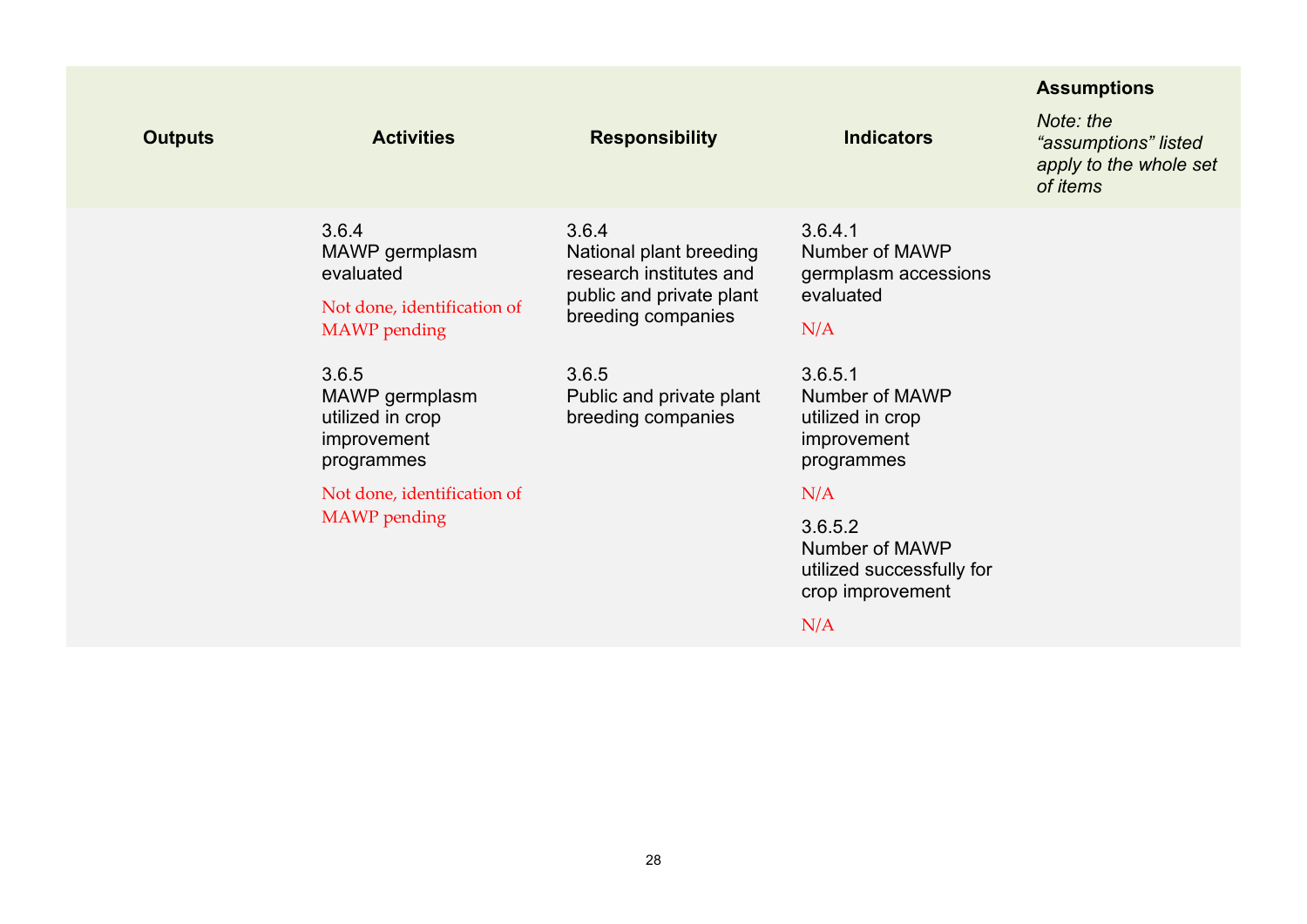# <span id="page-28-0"></span>**OBJECTIVE 4 On-farm conservation and management of European PGRFA diversity is promoted**

| <b>Outputs</b>                                                                                                                                    | <b>Activities</b>                                                                                                                                                                        | <b>Responsibility</b>                                                                               | <b>Indicators</b>                                                                                                                                        | <b>Assumptions</b> |
|---------------------------------------------------------------------------------------------------------------------------------------------------|------------------------------------------------------------------------------------------------------------------------------------------------------------------------------------------|-----------------------------------------------------------------------------------------------------|----------------------------------------------------------------------------------------------------------------------------------------------------------|--------------------|
| 4.1<br>Snapshot Inventory of<br>the European on-farm<br>diversity (landraces,<br>obsolete cultivars and<br>conservation varieties)<br>carried out | 4.1.1<br>Designation of National<br><b>On-farm Inventory Focal</b><br><b>Points</b><br>Old list exists, not updated<br>recently. No terms of<br>reference defined                        | 4.1.1<br><b>National Coordinators</b>                                                               | 4.1.1.1<br>On-line list of Focal<br>Points<br><b>ECPGR On-farm National</b><br><b>Inventory Focal Points</b>                                             |                    |
|                                                                                                                                                   | 4.1.2<br>Promoting agreement on<br>data exchange format<br>A descriptor list adapted<br>from Negri et al. 2012 was<br>used for on-farm landraces<br>data recording in Farmer's<br>Pride. | 4.1.2<br>On-farm Inventory<br>Focal Points, On-farm<br>Conservation and<br>Management WG<br>members | 4.1.2.1<br>Published data<br>exchange format (list of<br>descriptors and<br>instructions)<br>Exchange format used by<br>Farmer's Pride available<br>here |                    |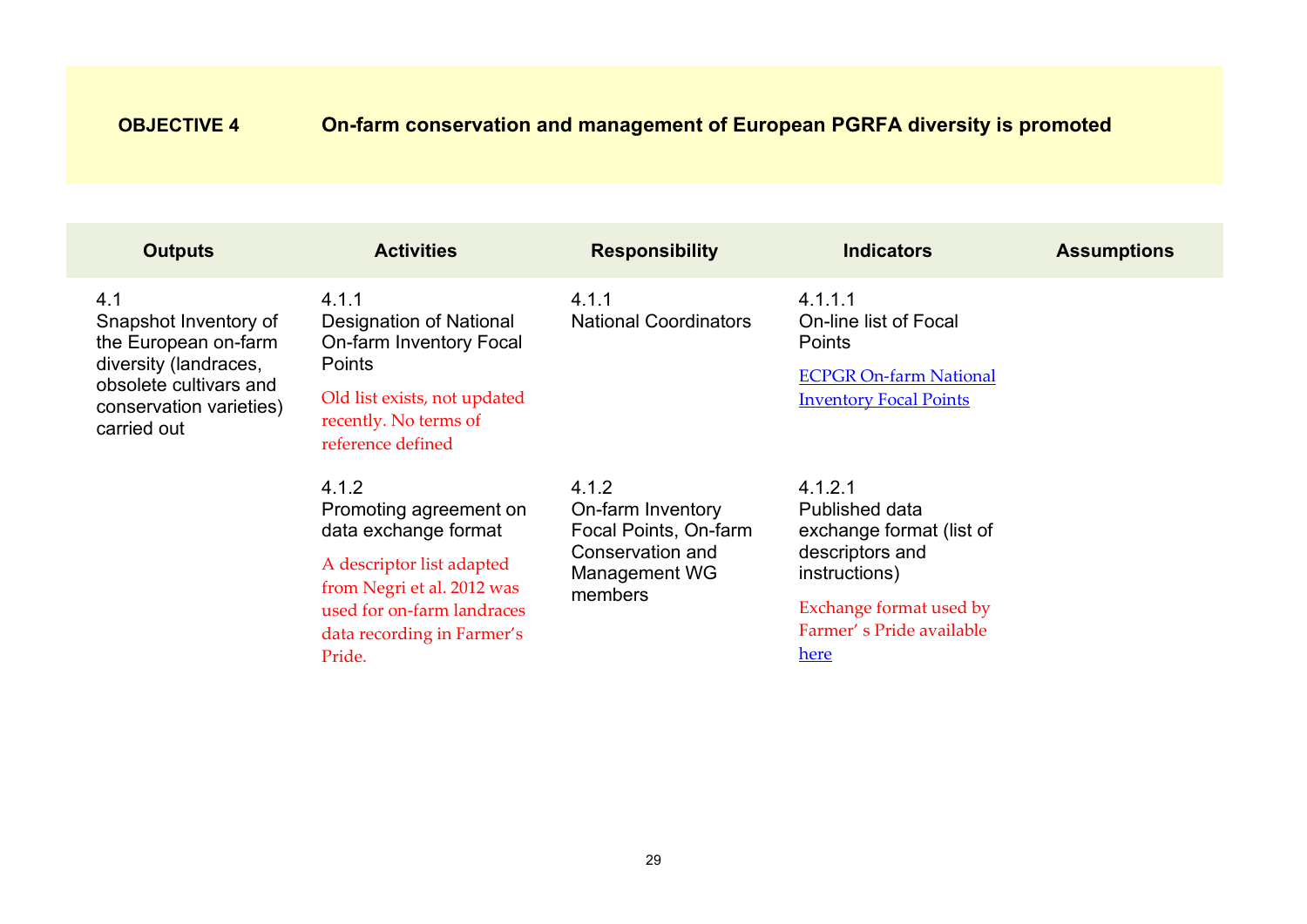| <b>Outputs</b> | <b>Activities</b>                                                                                                    | <b>Responsibility</b>                                                          | <b>Indicators</b>                                                                                                                                  | <b>Assumptions</b> |
|----------------|----------------------------------------------------------------------------------------------------------------------|--------------------------------------------------------------------------------|----------------------------------------------------------------------------------------------------------------------------------------------------|--------------------|
|                | 4.1.3<br>Defining the coordination<br>mechanism and<br>responsibility for on-farm<br>data gathering and<br>compiling | 4.1.3<br>On-farm Inventory<br><b>Focal Points and</b><br>relevant stakeholders | 4.1.3.1<br>Responsible<br>$m$ anager(s) of<br>European Inventory<br>identified                                                                     |                    |
|                | In situ stakeholder analysis<br>carried out in the frame of<br>Farmer's Pride project                                |                                                                                | Farmer's Pride<br>stakeholder analysis.<br>Development of a<br>European network for <i>in</i><br>situ conservation and<br>sustainable use of plant |                    |

genetic resources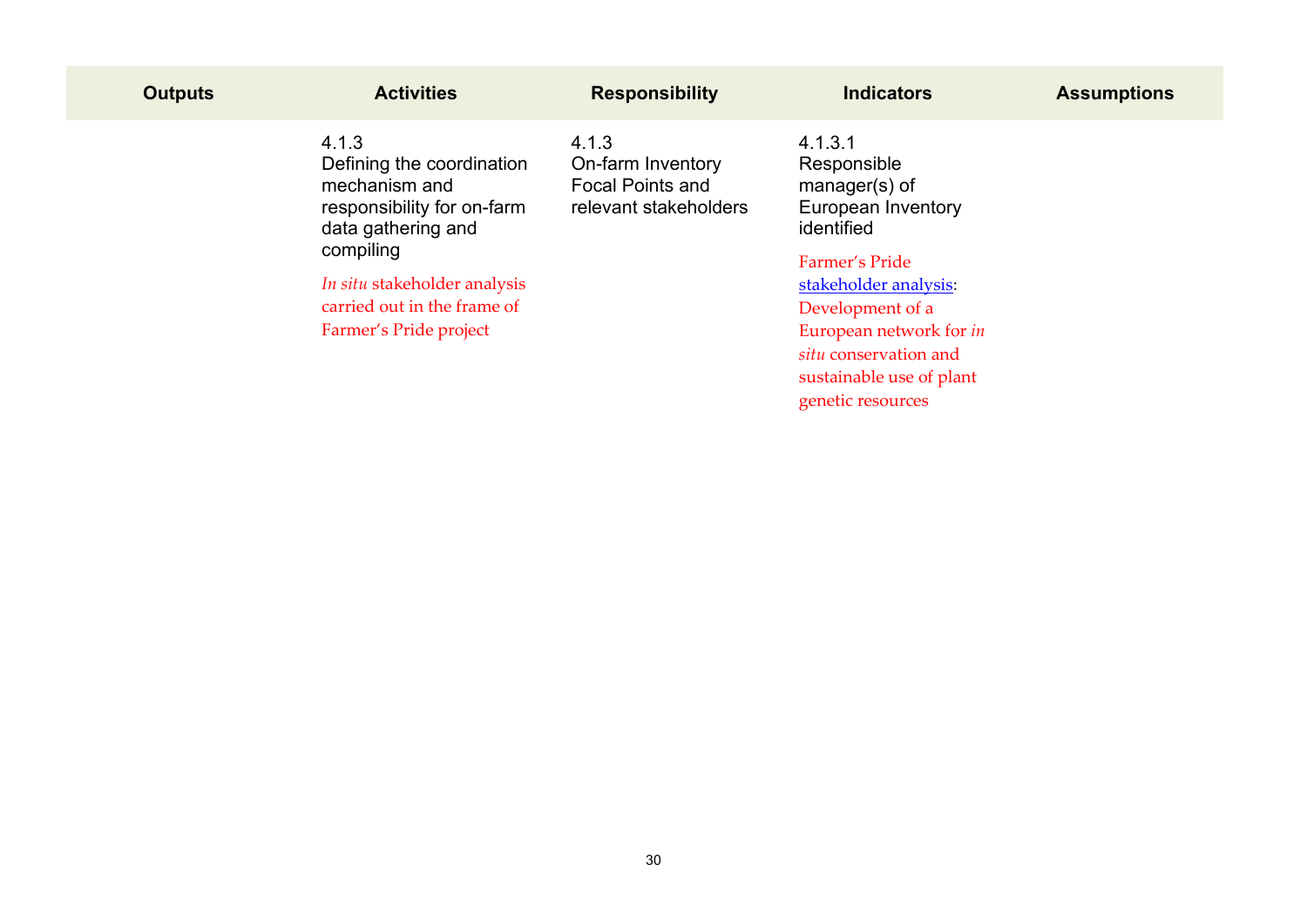4.1.4 Collecting on-farm data

Data collected as part of Farmer's Pride, describing a total of 19,335 Landrace Cultivation Sites from 14 European countries

Members of the ECPGR On-Farm WG collaborate directly or indirectly to register conservation varieties

4.1.4 On-farm Inventory Focal Points

4.1.4.1 On-line available on-farm data

As part of Farmer's Pride project results:

- Best practice evidence-based database including 105 examples of *in situ* management practices and of adding value to landraces – for different crops and sociocultural contexts – available on the [ECPGR website.](https://www.ecpgr.cgiar.org/in-situ-landraces-best-practice-evidence-based-database) 

- Different elaborations of the 19,335 Landrace Cultivation sites available in Raggi et al. 2022. Analysis of landrace cultivation in Europe: A means to support *in situ* conservation of crop diversity. *Biological Conservation*, 267, 109460

Some data are collected as part of the plant variety catalogue as "conservation varieties" (national and EU catalogues): species, area of cultivation, responsible for conservation, etc. (according to Commission Directive 208/62/EC of 20 June 2008)[: here](https://ec.europa.eu/food/plant/plant_propagation_material/plant_variety_catalogues_databases/search/public/index.cfm) (select attribute 'conservation varieties')

- National or international funds are made available for database management and for data collecting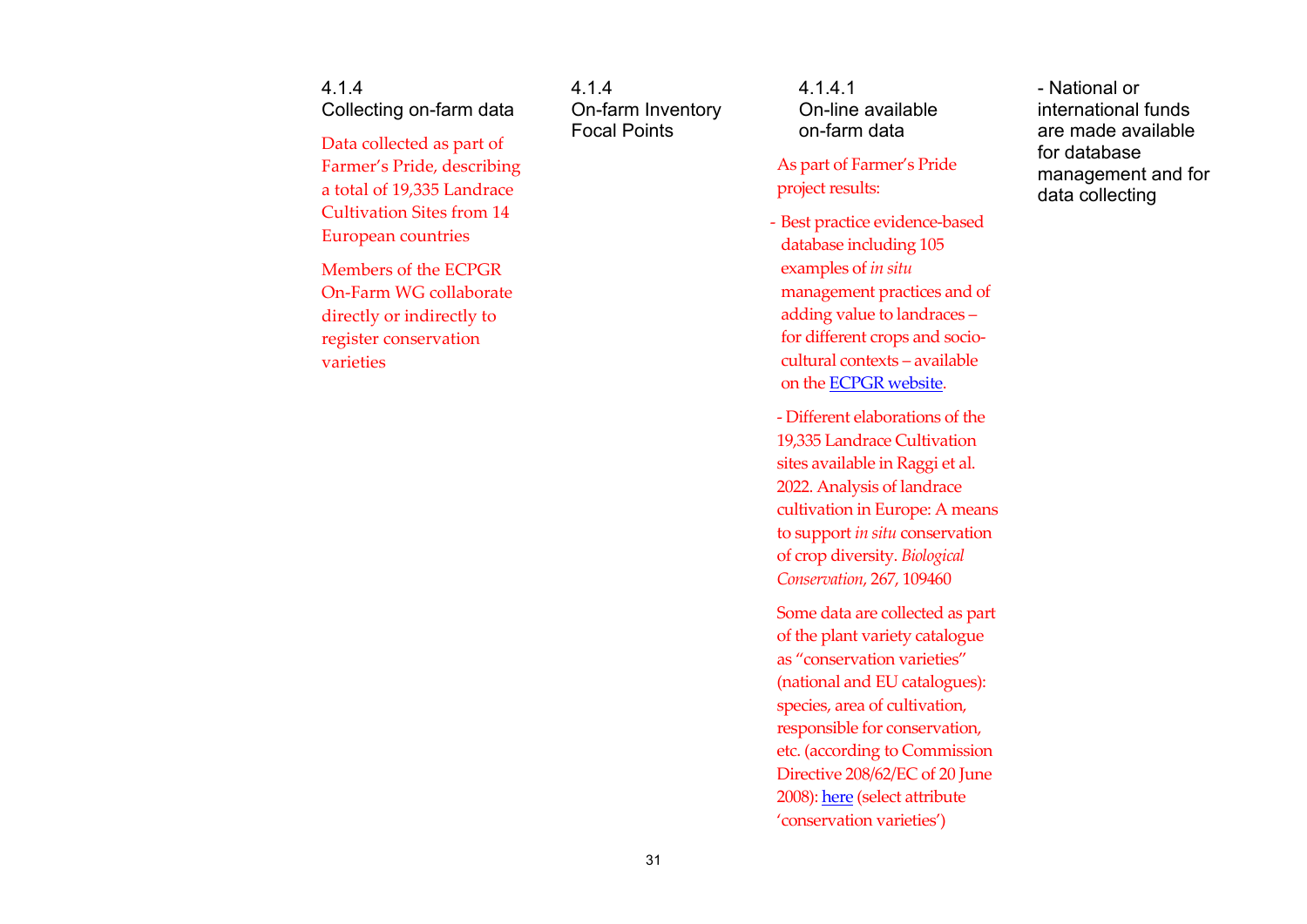| <b>Activities</b>                                                                                                                                       | <b>Responsibility</b>                                                     | <b>Indicators</b>                                                       | <b>Assumptions</b> |
|---------------------------------------------------------------------------------------------------------------------------------------------------------|---------------------------------------------------------------------------|-------------------------------------------------------------------------|--------------------|
| 4.2.1<br>Defining simple and<br>effective indicators of<br>on-farm diversity and<br>trends<br>Not defined                                               | 4.2.1<br>Task Force on on-farm<br>diversity indicators                    | 4.2.1.1<br>On-line agreed<br><b>indicators</b><br>N/A                   |                    |
| 4.2.2<br>Analysing on-farm<br>diversity and trends,<br>based on agreed<br>indicators and the<br>European on-farm<br>Inventory<br>N/A                    | 4.2.2<br>Task Force on on-farm<br>diversity indicators                    | 4.2.2.1<br>Published reports of<br>on-farm diversity<br>analysis<br>N/A |                    |
| 4.2.3<br>Establishing a knowledge<br>base of case studies<br>aiming to analyse genetic<br>diversity and its trend in<br>the field                       | 4.2.3<br><b>On-farm Conservation</b><br>and Management WG;<br>Secretariat | 4.2.3.1<br>Published knowledge<br>base<br>N/A                           |                    |
| Several genetic studies on<br>landrace diversity are<br>published in scientific<br>journals and could form the<br>basis for analyzing future<br>changes |                                                                           |                                                                         |                    |
|                                                                                                                                                         |                                                                           |                                                                         |                    |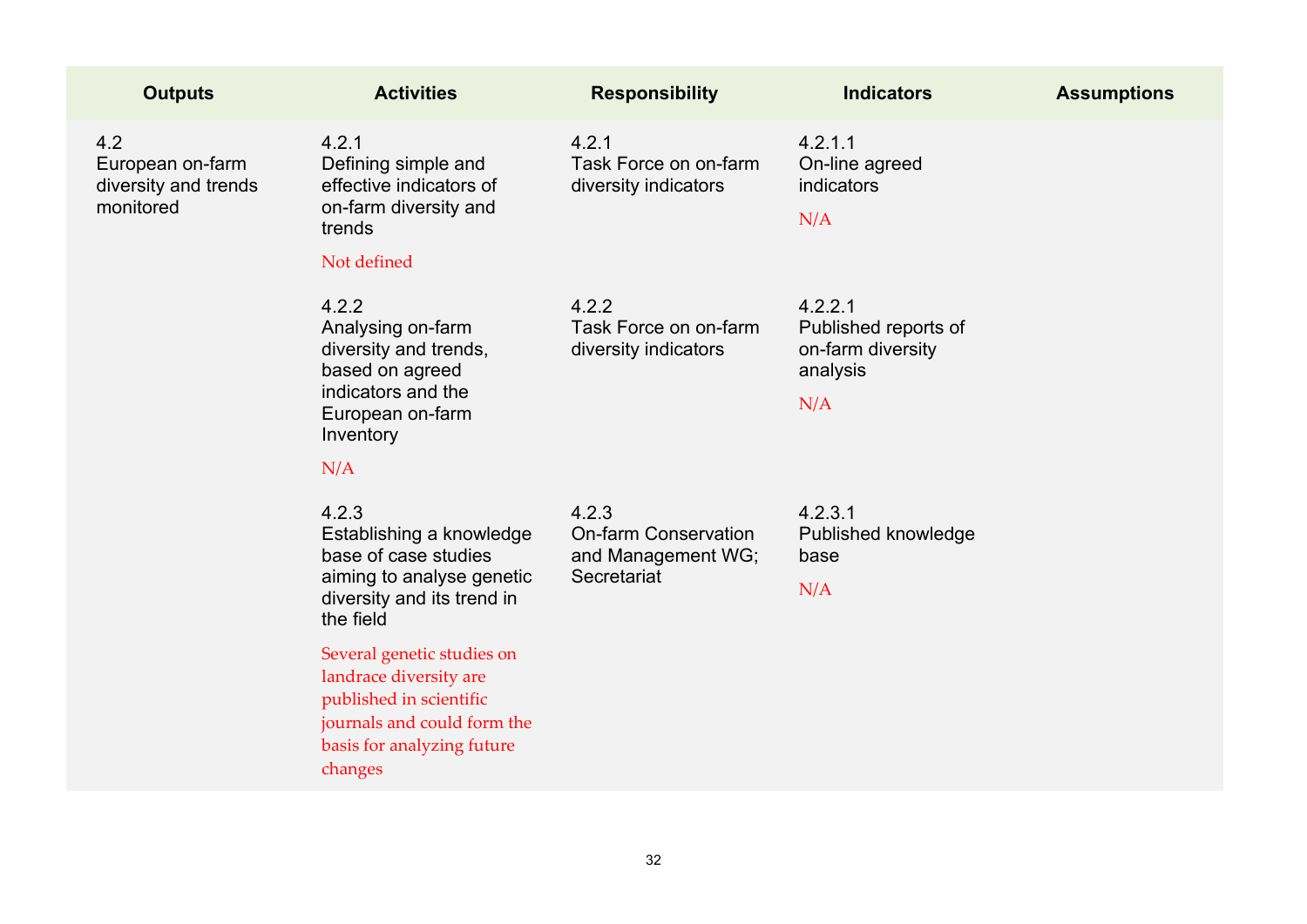| <b>Outputs</b>                                                                                      | <b>Activities</b>                                                                                                                                                                                                                                                                                                 | <b>Responsibility</b>                                                     | <b>Indicators</b>                                                                                                                                                                                             | <b>Assumptions</b> |
|-----------------------------------------------------------------------------------------------------|-------------------------------------------------------------------------------------------------------------------------------------------------------------------------------------------------------------------------------------------------------------------------------------------------------------------|---------------------------------------------------------------------------|---------------------------------------------------------------------------------------------------------------------------------------------------------------------------------------------------------------|--------------------|
|                                                                                                     | 4.2.4<br>Monitoring relevant<br>initiatives aiming at<br>refining indicators of<br>genetic diversity and<br>trends<br>The GenRes Bridge project<br>reviewed all indicators                                                                                                                                        | 4.2.4<br><b>On-farm Conservation</b><br>and Management WG;<br>Secretariat | 4.2.4.1<br>Published reports on<br>relevant initiatives<br>Charvolin et al 2021.<br>Indicators for monitoring<br>the efficiency and<br>effectiveness of<br>conservation and<br>management of GenRes<br>(here) |                    |
| 4.3<br>Good practices for<br>on-farm management<br>and conservation and<br>adding value<br>promoted | 4.3.1<br>Provision of store of<br>knowledge and<br>evidence-based<br>practices, related to<br>successful experiences<br>of conservation and<br>sustainable use of<br>landraces and other<br>heterogeneous genetic<br>resources in Europe<br>Best practice evidence-base<br>database prepared by<br>Farmer's Pride | 4.3.1<br><b>On-farm Conservation</b><br>and Management WG;<br>Secretariat | 4.3.1.1<br>Store of knowledge and<br>evidence-based<br>practices made<br>available on the<br><b>ECPGR</b> website<br>In situ landraces: best<br>practice evidence-base<br>database                            |                    |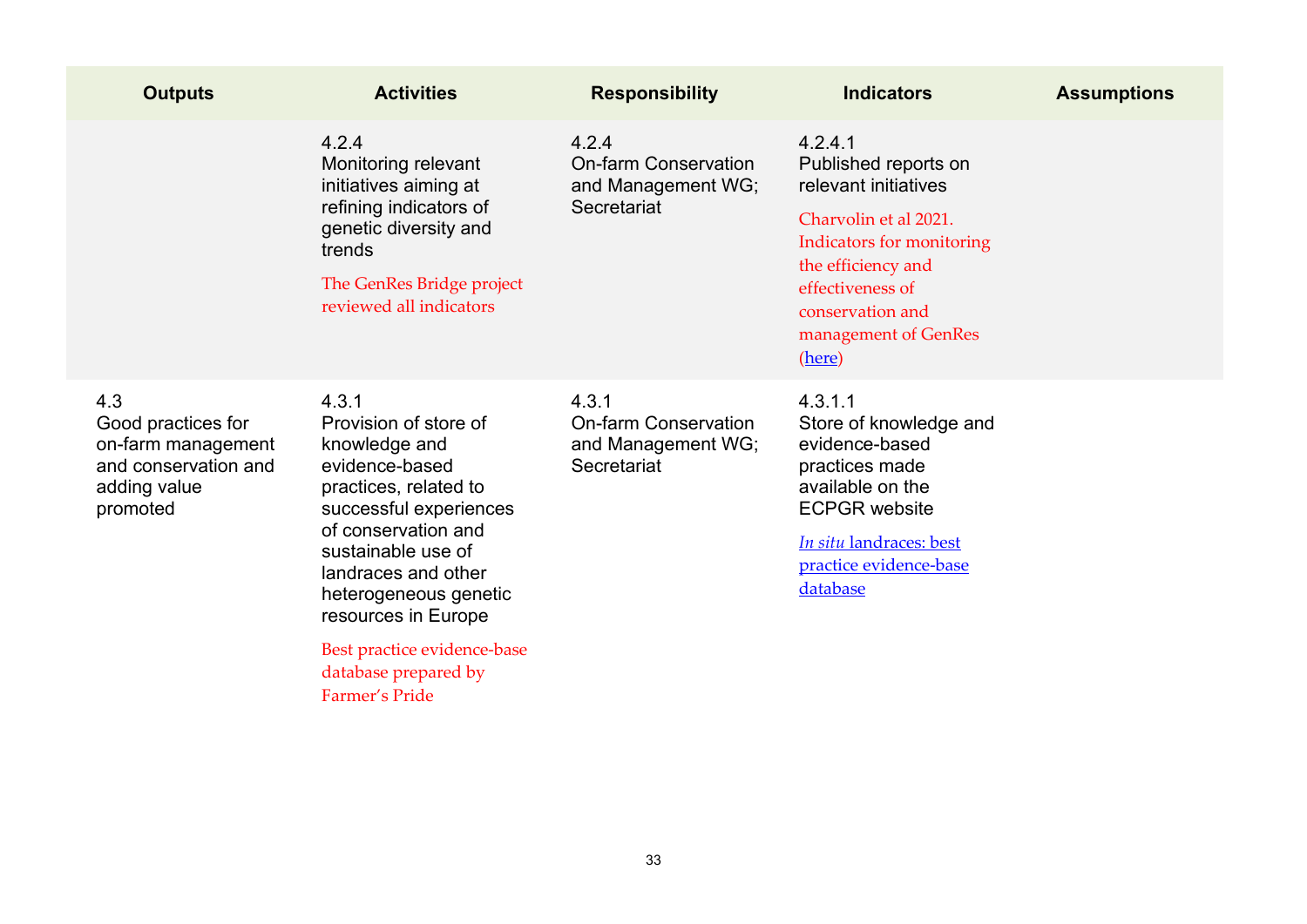| <b>Outputs</b>                                                                                                                                          | <b>Activities</b>                                                                                                                                                                                                                                                                                 | <b>Responsibility</b>                                                                                                     | <b>Indicators</b>                                                                                                                                                              | <b>Assumptions</b> |
|---------------------------------------------------------------------------------------------------------------------------------------------------------|---------------------------------------------------------------------------------------------------------------------------------------------------------------------------------------------------------------------------------------------------------------------------------------------------|---------------------------------------------------------------------------------------------------------------------------|--------------------------------------------------------------------------------------------------------------------------------------------------------------------------------|--------------------|
| 4.4<br><b>Definition of Most</b><br><b>Appropriate Areas</b><br>(MAPAs) sites of on-<br>farm cultivated plant<br>diversity discussed<br>and implemented | 4.4.1<br>Through dedicated<br>meetings of interested<br>country representatives,<br>promoting agreement on<br>criteria for definition of<br><b>MAPAs containing</b><br>unique landrace<br>populations<br>Farmer's Pride promoted<br>an in situ Network for<br>conservation and<br>sustainable use | 4.4.1<br><b>On-farm Conservation</b><br>and Management WG;<br>Secretariat                                                 | 4.4.1.1<br>Agreement on the<br><b>Terms of Reference for</b><br>the creation of a<br><b>Network of MAPAs</b><br>Not achieved                                                   |                    |
|                                                                                                                                                         | 4.4.2<br><b>Identification of MAPA</b><br>sites for recognition at<br>National /European level<br>Identification of hotspots of<br>diversity carried out by<br>Farmer's Pride                                                                                                                     | 4.4.2<br><b>On-farm Conservation</b><br>and Management WG<br>with appropriate<br>national stakeholders<br>and authorities | 4.4.2.1<br>List of proposed MAPA<br>sites<br>Landrace hotspots<br>identification in Europe<br>4.4.2.2<br>List of recognized<br>MAPA sites at<br>National/European level<br>N/A |                    |
|                                                                                                                                                         |                                                                                                                                                                                                                                                                                                   |                                                                                                                           |                                                                                                                                                                                |                    |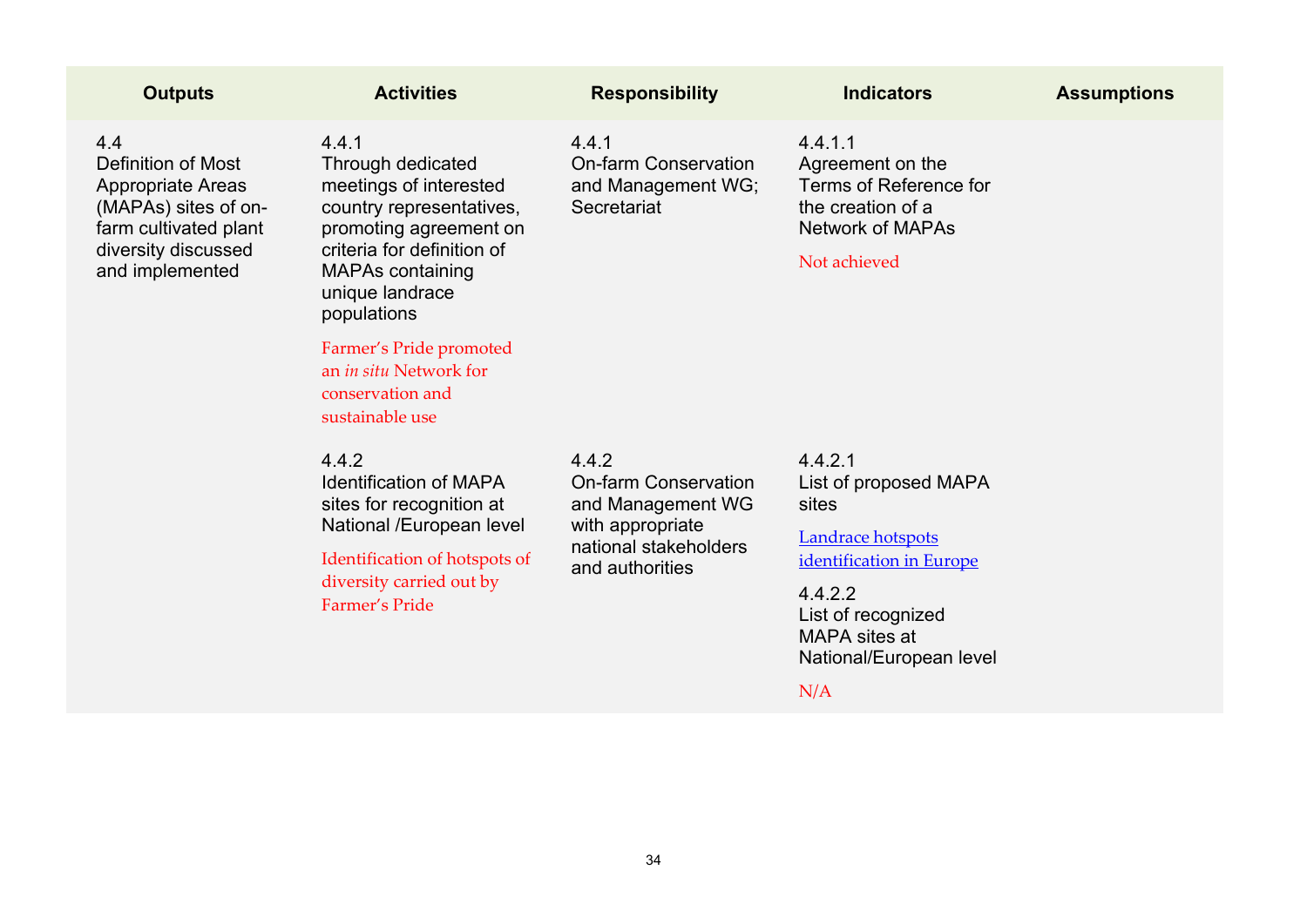| <b>Outputs</b>                                                                                      | <b>Activities</b>                                                                                                                                                             | <b>Responsibility</b>                                                                                  | <b>Indicators</b>                                                                                                                         | <b>Assumptions</b>                                                                                                                                             |
|-----------------------------------------------------------------------------------------------------|-------------------------------------------------------------------------------------------------------------------------------------------------------------------------------|--------------------------------------------------------------------------------------------------------|-------------------------------------------------------------------------------------------------------------------------------------------|----------------------------------------------------------------------------------------------------------------------------------------------------------------|
|                                                                                                     | 4.4.3<br>Promoting planning and<br>implementation of<br>conservation/<br>management activities<br>within MAPAs<br>Action promoted by<br>Farmer's Pride                        | 4.4.3<br><b>On-farm Conservation</b><br>and Management WG<br>with appropriate<br>national stakeholders | 4.4.3.1<br>Number of<br>drafted/approved MAPA<br>management plans<br>N/A                                                                  | <b>Steering Committee</b><br>agrees to consolidate<br><b>ECPGR</b> position on<br>specific issues of<br>ownership, access,<br>availability,<br>marketing, etc. |
| 4.5<br>Obstacles to on-farm<br>conservation and<br>management<br>analysed and<br>solutions proposed | 4.5.1<br>Establishing task forces<br>of appropriate experts to<br>study, analyse and<br>propose solutions to<br>issues of regional<br>interest<br>Task forces not established | 4.5.1<br><b>On-farm Conservation</b><br>and Management WG;<br>Secretariat                              | 4.5.1.1<br>Number of issues<br>analysed<br>N/A<br>4.5.1.2<br>Number of solutions to<br><b>issues</b><br>proposed/implemented<br>- - - - - |                                                                                                                                                                |

## N/A

4.5.1.3 Number of Task Force recommendations endorsed by the Steering Committee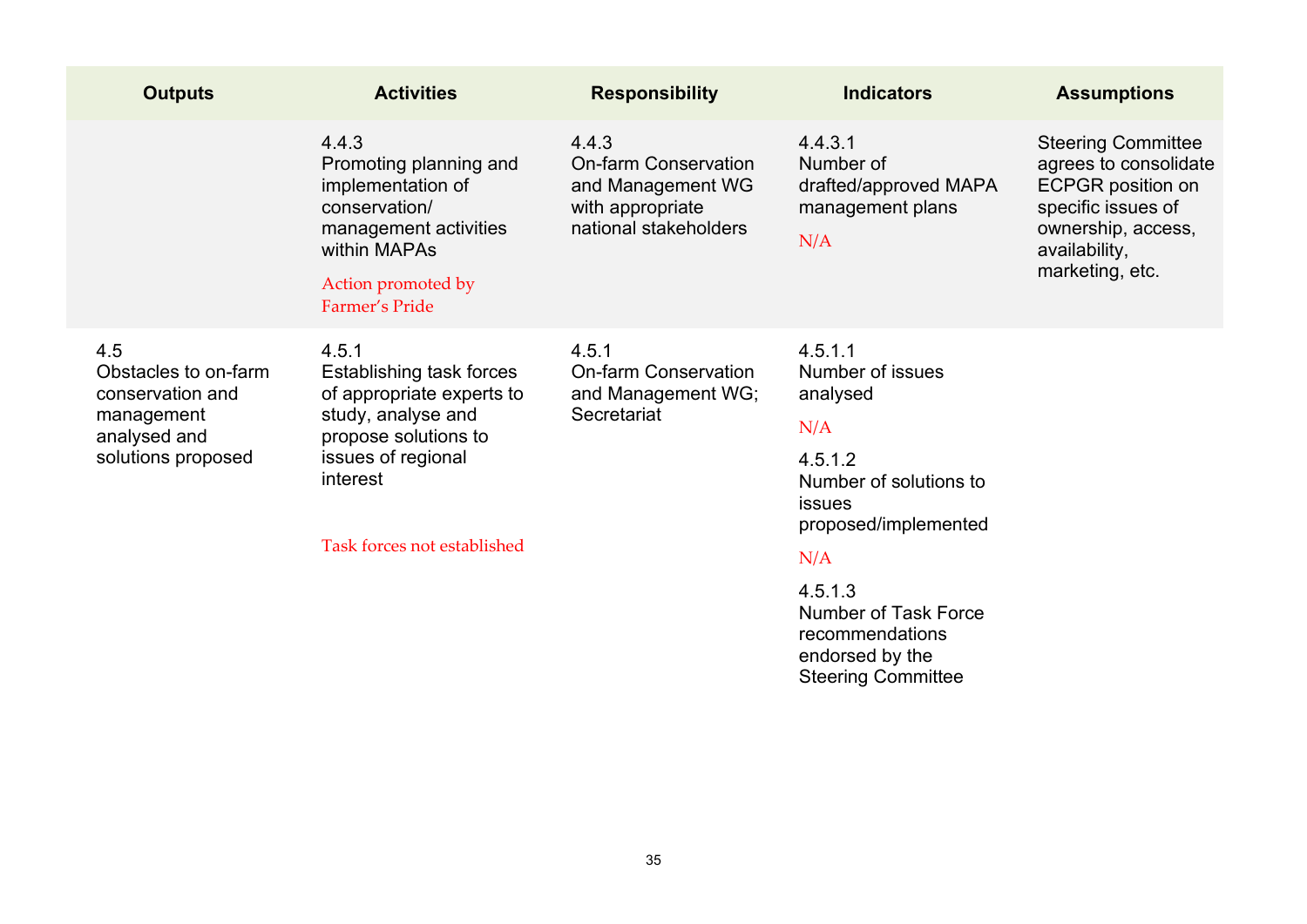| <b>Outputs</b> | <b>Activities</b>                                                                                                            | <b>Responsibility</b>                                                                                                                    | <b>Indicators</b> | <b>Assumptions</b> |
|----------------|------------------------------------------------------------------------------------------------------------------------------|------------------------------------------------------------------------------------------------------------------------------------------|-------------------|--------------------|
|                | 4.5.2<br>Exercise lobbying at the<br>appropriate level to<br>encourage<br>implementation of the<br>proposed solutions<br>N/A | 4.5.2<br><b>Steering Committee;</b><br><b>National Coordinators;</b><br><b>On-farm Conservation</b><br>and Management WG;<br>Secretariat | N/A               |                    |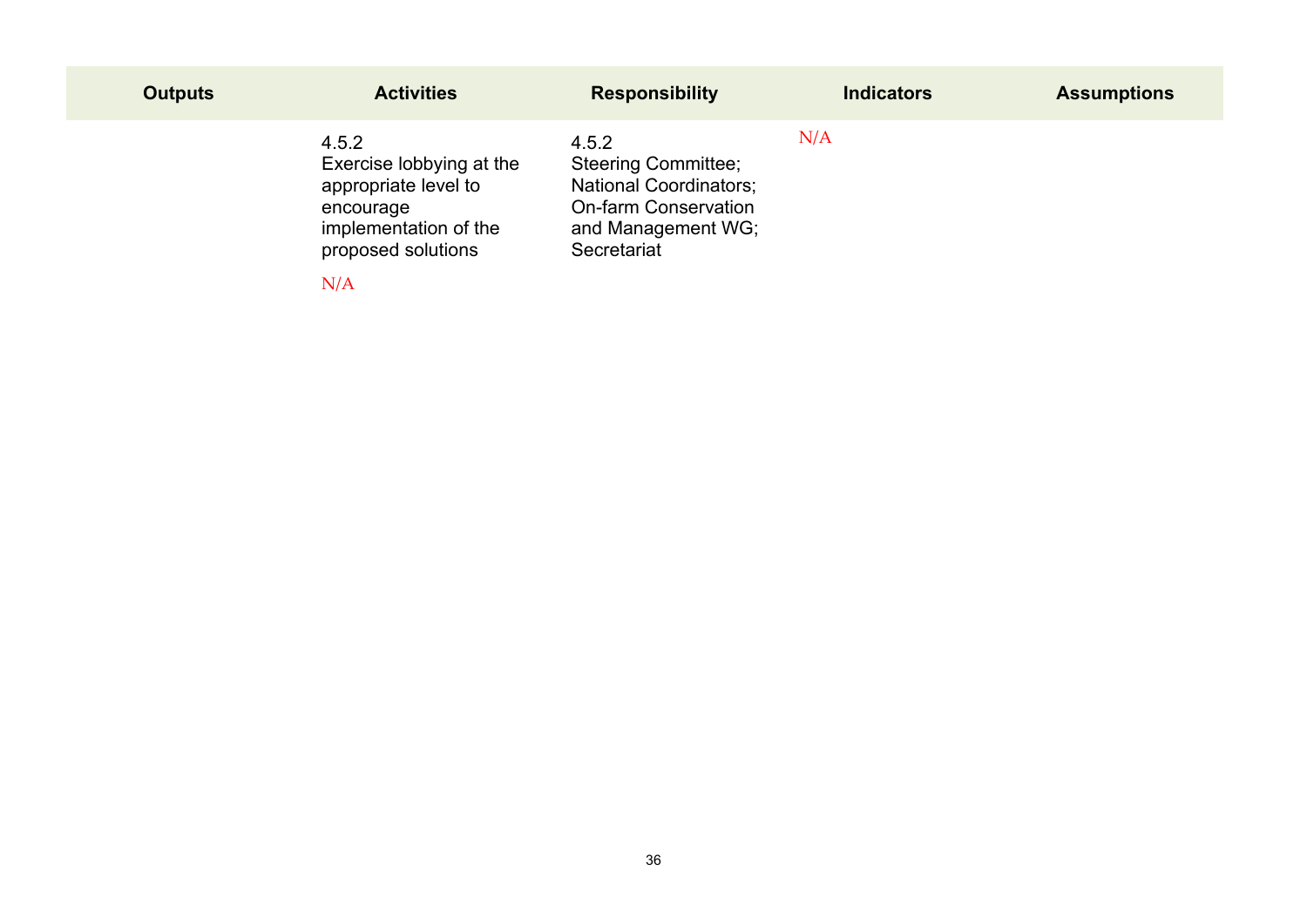<span id="page-36-0"></span>

| <b>Outputs</b>                                                      | <b>Activities</b>                                                                                                                                                                                                                                                                                                                                                                                                     | <b>Responsibility</b>                                                        | <b>Indicators</b>                                                                                                                                        | <b>Assumptions</b> |
|---------------------------------------------------------------------|-----------------------------------------------------------------------------------------------------------------------------------------------------------------------------------------------------------------------------------------------------------------------------------------------------------------------------------------------------------------------------------------------------------------------|------------------------------------------------------------------------------|----------------------------------------------------------------------------------------------------------------------------------------------------------|--------------------|
| 5.1<br>European Evaluation<br><b>Network for PGRFA</b><br>developed | 5.1.1<br>Survey of existing<br>national evaluation<br>programmes (research<br>partnerships between<br>genebanks, researchers,<br>breeders; e.g. public<br>private partnerships)<br>A survey on recent,<br>ongoing and planned<br>public-private<br>partnerships on use of<br>PGRFA at national and<br>regional level across the<br><b>ECPGR</b> countries was<br>completed in 2017 through<br>a German-funded project | 5.1.1<br><b>ECPGR Secretariat</b><br>and genebanks,<br>researchers, breeders | 5.1.1.1<br>Number of existing<br>national evaluation<br>programmes<br>A knowledge base on<br>PPP projects is available<br>on the ECPGR website<br>(here) |                    |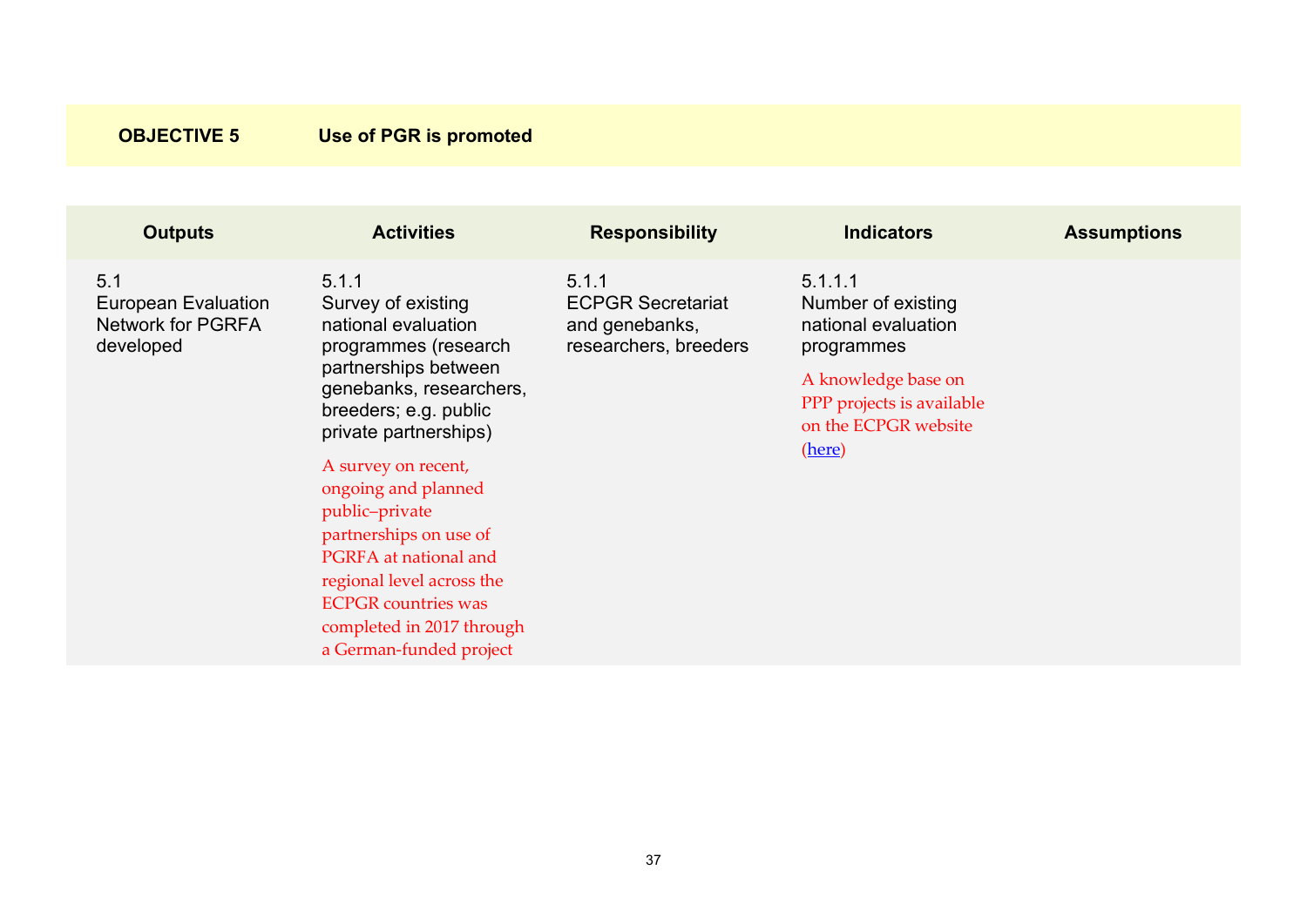| <b>Outputs</b> | <b>Activities</b>                                                                                                                                                                                                        | <b>Responsibility</b>                                                                                                  | <b>Indicators</b>                                                                                                                                                                                                                               | <b>Assumptions</b> |
|----------------|--------------------------------------------------------------------------------------------------------------------------------------------------------------------------------------------------------------------------|------------------------------------------------------------------------------------------------------------------------|-------------------------------------------------------------------------------------------------------------------------------------------------------------------------------------------------------------------------------------------------|--------------------|
|                | 5.1.2<br>Development of a<br>concept for an European<br><b>Evaluation Programme</b><br>The concept was<br>developed in 2017-2018<br>through a German-funded<br>project                                                   | 5.1.2<br><b>ECPGR Secretariat</b><br>and genebanks,<br>researchers, breeders<br>supported by National<br>Coordinators  | 5.1.2.1<br><b>European Evaluation</b><br>Programme for PGRFA<br>agreed<br><b>EVA</b> network established<br>at the 15th Steering<br>Committee meeting, May<br>2018. Establishment<br>agreement here                                             |                    |
|                | 5.1.3<br>Generation of evaluation<br>data throughout the<br>European region<br>Data generated by EVA<br>networks between 2019-<br>2024 (through German-<br>funded and AGENT<br>projects)                                 | 5.1.3<br>Researchers and<br>breeders                                                                                   | 5.1.3.1<br>Number of crops and<br>accessions evaluated<br>Workplan of the ongoing<br><b>EVA</b> networks foresees<br>the evaluation of up to<br>1,700 wheat, 1,200 barley,<br>750 maize, 60 carrot, 150<br>lettuce and 200 pepper<br>accessions |                    |
|                | 5.1.4<br>Inclusion of evaluation<br>data generated by the<br><b>European Evaluation</b><br>Programme in<br><b>EURISCO</b><br>Inclusion is planned and in<br>preparation as part of the<br><b>EVA</b> networks activities | 5.1.4<br>Partners of the<br><b>Evaluation Programme</b><br>and EURISCO<br>coordinator, National<br><b>Focal Points</b> | 5.1.4.1<br>Data sets available in<br>EURISCO (see also<br>objective 2)<br>In progress and currently<br>under a three-year<br>embargo                                                                                                            |                    |
|                |                                                                                                                                                                                                                          | 38                                                                                                                     |                                                                                                                                                                                                                                                 |                    |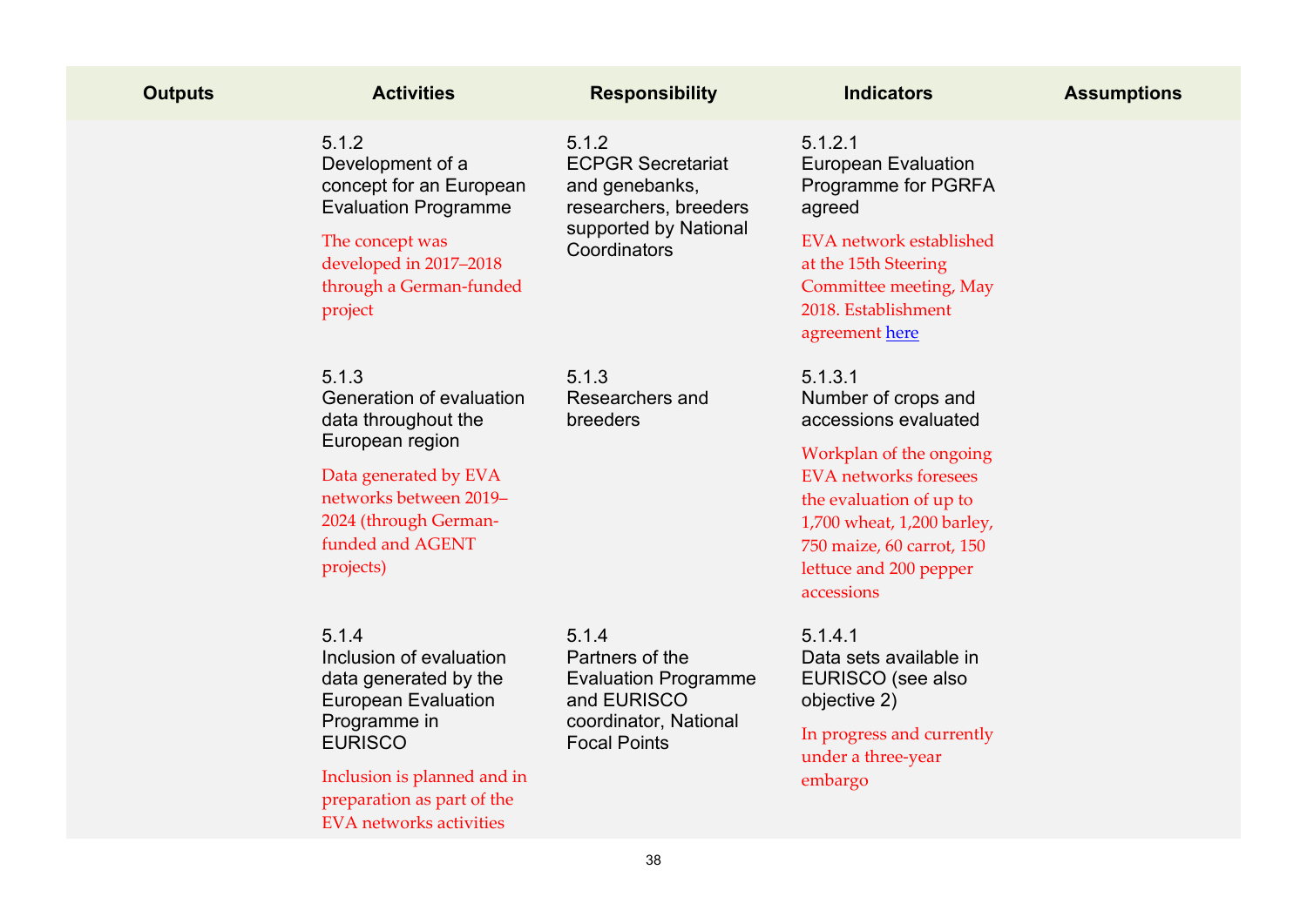| <b>Outputs</b>                                                                                             | <b>Activities</b>                                                                                                                                                                                                                                                                                                                                                               | <b>Responsibility</b>                                                              | <b>Indicators</b>                                                  | <b>Assumptions</b>                                                                  |  |  |
|------------------------------------------------------------------------------------------------------------|---------------------------------------------------------------------------------------------------------------------------------------------------------------------------------------------------------------------------------------------------------------------------------------------------------------------------------------------------------------------------------|------------------------------------------------------------------------------------|--------------------------------------------------------------------|-------------------------------------------------------------------------------------|--|--|
| 5.2<br>Facilitated use and<br>consumption of crop<br>species and varieties<br>or landraces by<br>consumers | 5.2.1<br>Survey about new<br>consumer trends and<br>their demands regarding<br>crop species and<br>varieties including<br>consumer behaviour and<br>potential links to<br>promote PGRFA<br>diversity by consumption<br>of species- or variety-<br>based products as well<br>as the analysis of the<br>interests of the food<br>industry in this matter<br>No action carried out | 5.2.1<br><b>ECPGR Secretariat,</b><br>WG members,<br>researchers, food<br>industry | 5.2.1.1<br>Survey report available<br>N/A                          | <b>Consideration of similar</b><br>surveys available may<br>influence this activity |  |  |
|                                                                                                            | 5.2.2<br>Support for the<br>development and<br>promotion of innovative<br>value chains for PGRFA<br>Specific action of ongoing<br><b>Grant Scheme Activity</b><br>"Bidifferent" (Wheat and<br>On-farm WGs), promoting<br>the value chain of Binkel<br>(Triticum aestivum subsp.<br>compactum)                                                                                   | 5.2.2<br><b>ECPGR Secretariat,</b><br>WG members,<br>researchers, food<br>industry | 5.2.2.1<br>New value chains for<br><b>PGRFA</b> established<br>N/A |                                                                                     |  |  |
| 39                                                                                                         |                                                                                                                                                                                                                                                                                                                                                                                 |                                                                                    |                                                                    |                                                                                     |  |  |